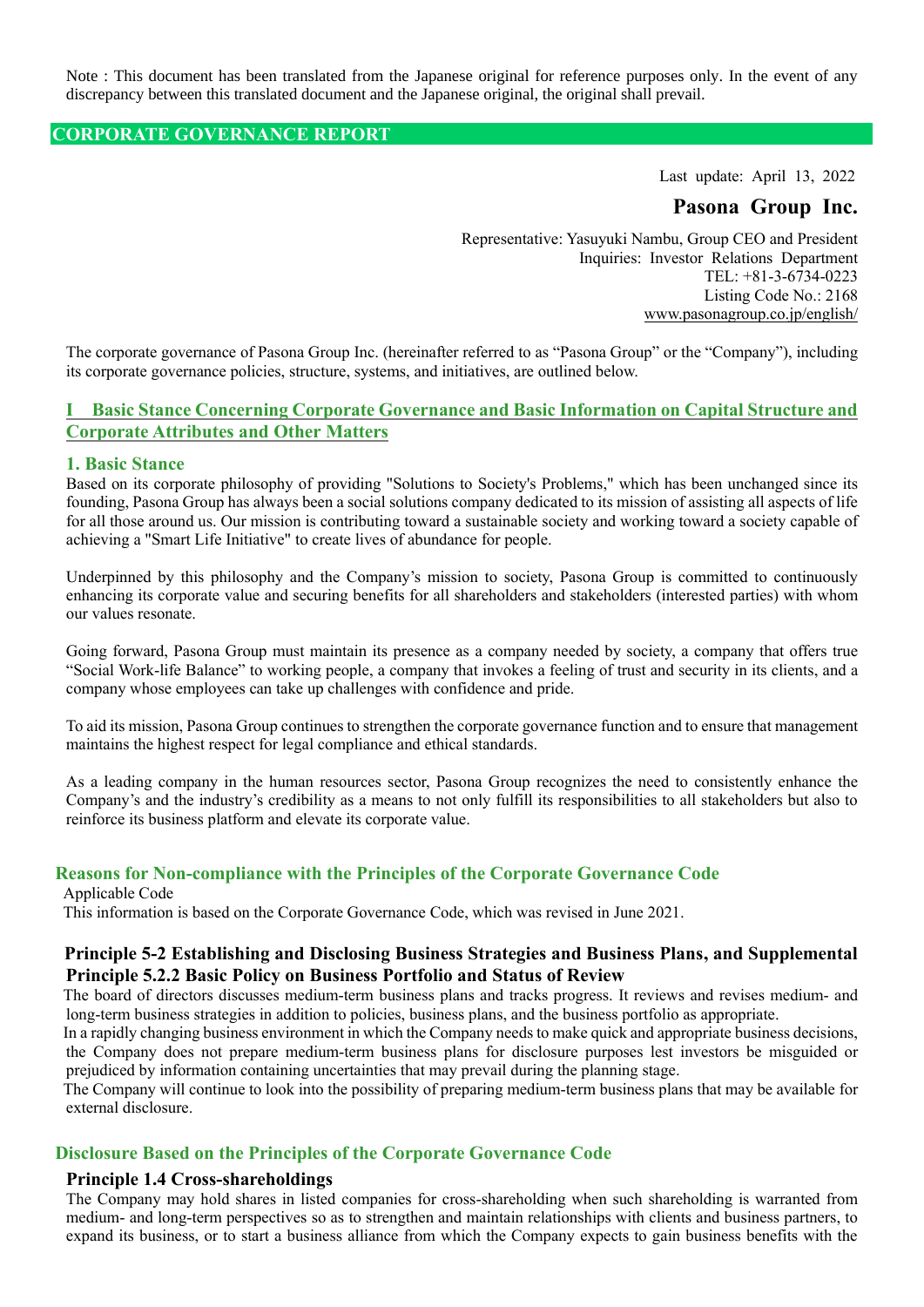ultimate goal of increasing its corporate value.

If the Company holds shares in listed companies for cross-shareholding purposes, it reviews and verifies whether desired results have been accomplished or expected business benefits have been obtained as a result of the Company holding such shares, and the board of directors decides whether it is appropriate to continue holding the shares. It disposes of such shares when it considers that the rationale for holding them no longer exists.

The Company will exercise its voting rights appropriately by deciding whether the resolution is consistent with the Company's shareholding policy and whether it contributes to the sustainable growth of the invested company and enhancement of its shareholders' interests, in addition to contributing to the enhancement of the interests of the Company's investors and shareholders.

## **Principle 1.7 Transactions with Related Parties**

The rules of the board of directors, as set forth by said board of directors, expressly stipulate that any and all transactions by a director that compete with the Company's business or that involve any conflicts of interest between the director and the Company are subject to a resolution of the board of directors. Such transactions, if any, are submitted to the board of directors, including the independent outside directors, on a case-by-case basis for approval, and post-transaction reports are also required. A mechanism is also in place to ensure that the terms of trade to be agreed on with respect to such transactions will not disadvantage the Company.

## **Supplementary Principle 2.4.1 Ensuring Diversity in the Appointment of Core Human Resources**

Regarding the promotion of female participation in the workforce, since the establishment of the Company, all employees have joined the Company in career-track positions, and we have been promoting human resources development and the placement of the right people in the right jobs without any distinction between men and women. Female employees accounted for 64.3% of the total number of employees, and 56.3% of all management positions are currently occupied by women. We have also established a broad range of employment options, such as telecommuting, reduced hours, and flextime, so that employees can continue to play an active role at different stages of their lives, including during times of childbirth, childcare, and nursing care. We established an on-site daycare center at the Pasona Group head office, and the Pasona Family Office on Awaji Island provides an environment where employees can work in the same space as their children. As a result of these initiatives, the percentage of female employees who have returned to work after the birth of their first child has been 100% every year.

Programs for human resources development and career development support for women are available, including career training specific to length of service, function, and rank, in addition to specialist training.

Of the graduates of the Wonder Woman Training program, which is a next-generation female leadership development program launched in 2014, two have been promoted to president, 18 to executive officer, and 27 to senior-level supervisor. In recognition of these efforts, the Company was certified in 2017 by Japan's Minister of Health, Labour and Welfare as a Level 3 Eruboshi company—the highest level of the Eruboshi system—as a company that is particularly outstanding in its efforts to promote female participation in the workforce.

- ・Percentage of female directors and executive officers: 34.5%
- ・Percentage of female managers in all management positions: 56.3%
- ・Percentage of female employees: 64.3%
- ・Percentage of female employees to non-Japanese human resources: 73.4%
- ・Percentage of female employees returning to work after giving birth: 100% every year

The Company actively recruits human resources regardless of nationality, and the percentage of non-Japanese personnel in managerial positions, which form the core of business operations, is 1.3% (5.4% on a consolidated basis including overseas subsidiaries), which is the same level as the ratio of non-Japanese personnel to all employees. The percentage of mid-career hires in the Company's management ranks is 61.3%, and the Company will continue to focus on ensuring diversity by actively promoting the appointment of non-Japanese and mid-career hires to management positions.

Since its establishment, the Company has been promoting diversity by providing a variety of ways in which our employees can play active roles regardless of their age, gender, nationality, employment status, timing of employment, or disability and by planning and implementing various personnel policies to maximize the abilities and potential of each individual. The Company believes that it is not necessary for the Company to set numerical targets for the appointment of women, non-Japanese, and mid-career hires to management positions because the Company is already beyond the stage of setting numerical targets and promoting initiatives to achieve them.

Looking ahead, we will continue to practice diversity management and will make every effort to create jobs and serve as "Life Producers" for all employment seekers.

Note: Figures are calculated based on the combined total of Pasona Group Inc. and Pasona Inc. as of October 1, 2021.

## **Principle 2-6 Fulfilling Roles of Corporate Pension Funds as Asset Owners**

In an effort to improvement professional management provided for the pension funds and to fulfill the roles expected of an asset owner, the Company fills pension management-related positions with the personnel previously associated with human resources, finance, and accounting departments so as to take advantage of their expertise and knowledge in these fields.

A pension management committee is also in place to deliberate and decide on important matters so as to ensure the safe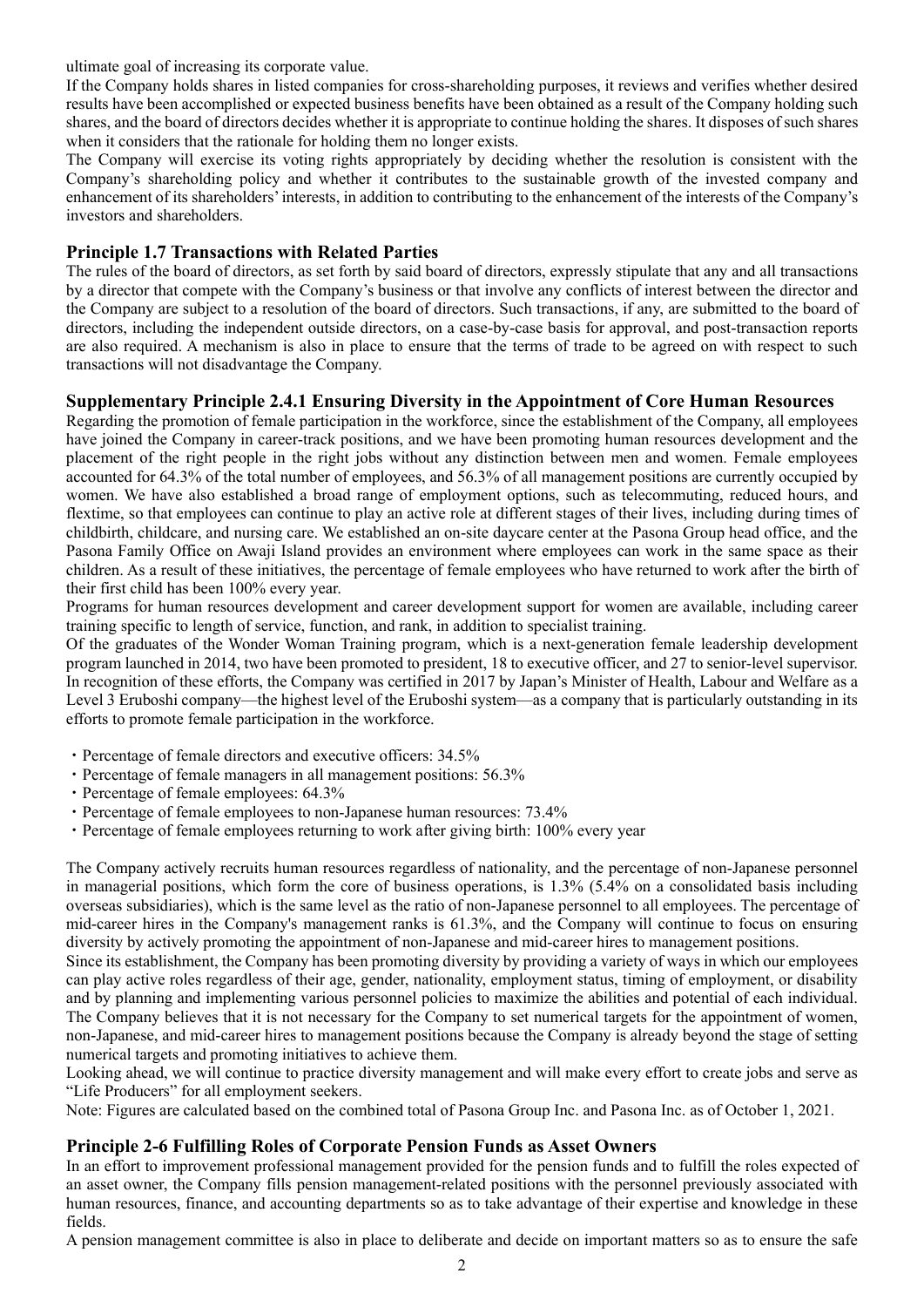and efficient management of pension assets. It also dispenses appropriate advice as needed to the administrative unit responsible for performing day-to-day operations relating to fund management.

## **Principle 3.1 (i) Management Philosophy and Business Strategies**

Please refer to "Pasona Group Corporate Philosophy" on the Pasona Group website. www.pasonagroup.co.jp/english/company/philosophy\_e.html

Regarding business strategies, please refer to the presentation material for the financial results meeting held on July 21, 2021.

[www.pasonagroup.co.jp/Portals/0/resources/ir/data/presentation/2105\\_presen.pdf](http://www.pasonagroup.co.jp/Portals/0/resources/ir/data/presentation/2105_presen.pdf)

## **Principle 3.1 (ii) Basic Views and Guidelines on Corporate Governance**

Please refer to "I 1. Basic Stance" in this report.

## **Principle 3.1 (iii) Policies and Procedures for Determining the Remuneration of Directors**

Please refer to "II 1. Composition of Internal Organizations, Management, and Other Structures – Directors' Compensation" in this report.

## **Principle 3.1 (iv) Policies and Procedures for Nominating Director Candidates and Dismissing Directors**

The basic policy is to select candidates who are superior in personality, possess insight suitable, and who are desired as part of the board of directors, taking into consideration the balance and diversity of knowledge, experience, and ability of the board of directors as a whole. For outside directors, the Company particularly looks for persons with strong expertise in management, finance, accounting, law, or other disciplines needed to drive the sustainable growth of the Company and to elevate its corporate value over the medium and long terms.

Prior to the official nomination of candidates by a resolution of the board of directors, the nomination and compensation committee, which is composed of a majority of independent outside directors who meet the Company's criteria for independence, submits a report on prospective candidates based on the above basic policy to the board of directors.

Mr. Haruo Funabashi, Mr. Kazuo Furukawa, and Mr. Ryohei Miyata, who are qualified as independent outside directors, are expected to provide invaluable insight and opinions from an independent perspective at the board of directors meetings. If, in the opinion of the Company, a director fails to sufficiently fulfill his or her function, the nomination and compensation committee deliberates the dismissal before the matter is brought to the board of directors. After the board of directors reaches a decision, the issue is forwarded to the General Meeting of Shareholders for its approval.

## **Principle 3.1 (v) Reasons for the Nominating of Individual Director Candidates**

In the reference documents attached to the "Notice of the Ordinary General Meeting of Shareholders," the Company discloses the reasons for nominating individual candidates for director positions. For details, please refer to said reference documents posted on our website.

## **Supplemental Principle 3.1.3 Initiatives for Sustainability**

Based on the Pasona Group's Corporate Philosophy, its Corporate Mission, and the Pasona Way, the Pasona Group will contribute to the creation of a sustainable society through the realization of its "Smart Life Initiative," which aims to create a comfortable lifestyle for people everywhere.

For details on our sustainability activities, including human assets, please refer to "Sustainability Activities" on our website. (https://www.pasonagroup.co.jp/koken/)

The Company has expressed its support for the Task Force on Climate-Related Financial Disclosures (TCFD) in July 2021, based on the recognition that addressing environmental issues, including climate change, is an important management issue.

The Company will consider expanding its disclosure based on the TCFD framework in a phased manner.

## **Supplementary Principle 4.1.1 Scope of Matters Delegated to Management**

The board of directors is responsible for making decisions on matters required by law and by the articles of incorporation, in addition to important matters of Pasona Group and the Pasona Group companies. The rules of the board of directors, which said board of directors have adopted via its own resolution, stipulate that M&As, reorganization, the disposal and acquisition of significant assets, and substantial investments and loans are subject to a resolution of the board of directors.

Having elected and shifted to a corporate governance structure known as a "company with a supervisory committee" under the amended Companies Act, Pasona Group may delegate authority from the board of directors to the individual directors for decisions on certain matters involving important business execution. Further, an executive officer system was created in an effort to accelerate decision-making through the delegation of individual business execution decisions to the representative director and other senior management members and to executive officers. The details of such delegation are stated in the organizational rules and regulations, etc., which were adopted by a resolution of the board of directors.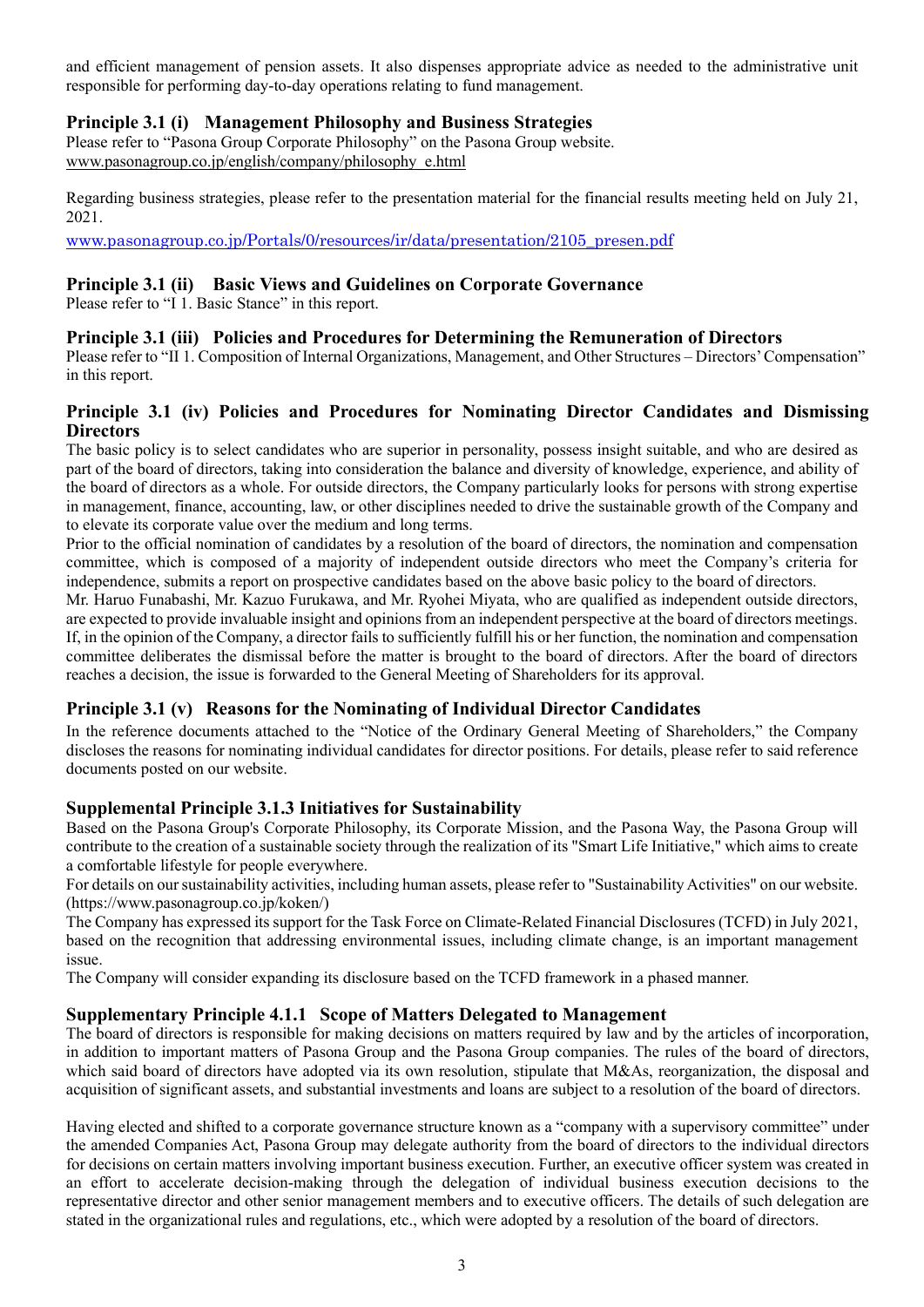## **Principle 4.9 Independence Criteria and Qualifications for Outside Directors**

The Company considers that an outside director or an outside director candidate is "independent" if he or she satisfies the following independence criteria set forth by the Company:

- No relative within a second degree of kinship is or has been an executive director of the Company or any of its subsidiaries.
- No business transaction exceeding 2% of the Company's consolidated net sales was conducted in the last three business years between Pasona Group and the company where he or she currently serves in the capacity of executive officer or employee.
- He or she never received compensation exceeding 10 million yen on an annual basis directly from Pasona Group in the last three business years for services rendered as a legal, accounting, or taxation professional or as a consultant (except for payments in the form of compensation for services rendered as the Company's officer or in the form of fees paid to the organization or firm of his or her affiliation).
- He or she is not an executive officer of an organization that has received donations from Pasona Group in excess of 10 million yen on an annual basis in the last three business years.

## **Supplementary Principle 4.11.1 Composition of the Board of Directors**

When nominating candidates for the positions of director, the Company takes into account the balance, diversity, and size of the board of directors as a whole. The policies and procedures for the selection of director candidates are shown in Principle 3-1 (iv) above. In the opinion of the Company, the maximum numbers of directors who are not Supervisory Committee members and of directors who are Supervisory Committee members should be 15 and five, respectively, to ensure appropriate, speedy, and fair decision-making on important matters and to administer proper supervision over business execution.

Please refer to the last page of this report for the skills matrix of the Company's board of directors.

#### **Supplementary Principle 4.11.2 Concurrent Posts Held by Directors**

The names of directors, including independent outside directors, who concurrently hold positions elsewhere as officers of other listed companies, are disclosed each year in reference documents for the General Meeting of Shareholders and in business reports.

## **Supplementary Principle 4.11.3 Effectiveness Evaluation of the Board of Directors**

Each year, the Company sends out a questionnaire survey to directors in order to evaluate the effectiveness of the entire board of directors. The evaluation and analysis results, which are reported to the board of directors, may lead to an operational review and other actions on the board, if necessary, to further enhance the board's effectiveness.

#### **Outline of the evaluation results of the board of directors' effectiveness in FY2020**

In April 2021, a questionnaire survey for FY2020 was sent out. The directors were requested to perform an assessment (including a self-assessment) on the following matters:

(1) Matters concerning his or her execution of professional duties

(2) Matters concerning the effectiveness of the entire board of directors

(3) Matters concerning the organization of the board of directors

(4) Matters concerning the operational state of the board of directors

(5) Matters concerning deliberation by the board of directors

(6) Matters concerning support, etc., for directors

An evaluation of the latest questionnaire's results and analysis results was reported to the board of directors meeting held in May 2021, at which issues that surfaced from the evaluation and others matters on the agenda were discussed. Given the active engagement by the directors in open and lively discussions where their respective expertise was well presented, along with the proper manner in which the board proceeded with the deliberation, the Company believes that the effectiveness of the board of directors is being ensured. The Company will continue to look into and take action as appropriate to further enhance the effectiveness of the entire board of directors.

#### **Supplementary Principle 4.14.2 Training Policy for Directors**

The Company's directors and executive officers receive the legal and compliance training necessary to perform their audit and supervisory duties and functions. In addition, they visit business subsidiaries as appropriate to develop a better understanding of the Pasona Group companies and their businesses.

To help outside directors perform their expected roles in full, the Company continuously provides them with opportunities to learn the corporate group's business, finances, organizations, and other matters upon their appointments and throughout their tenures.

#### **Principle 5.1 Policy for Constructive Dialogue with Shareholders**

In an effort to encourage all stakeholders, including shareholders, investors, and local residents, to develop a greater understanding of the Company, a policy of fair, timely, and appropriate disclosure of important information pertaining to the Company (including management, business, and financial matters) is in place, with the goal of earning due recognition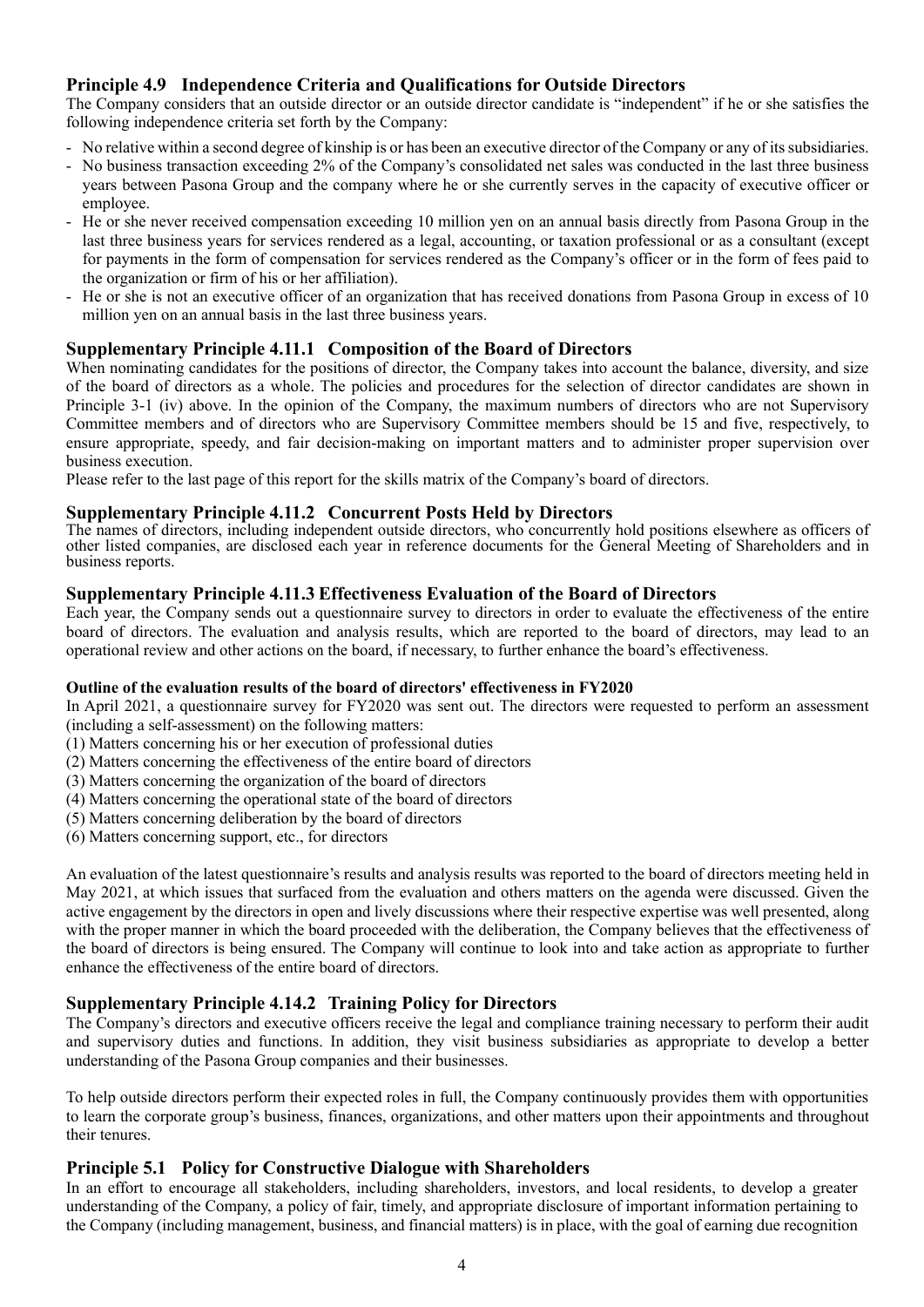and trust from society.

- (i) The Investor Relations Department is responsible for communication with shareholders in general, with the titled executive officer in charge of the Investor Relations Department exercising oversight.
- (ii) To enhance communication with shareholders, the head of the Investor Relations Department works organically with the respective heads of departments related to finance and accounting, corporate planning, administration, legal, and other functions and of operating divisions to ensure prompt information-sharing and fact verification.
- (iii) Twice a year, the Company organizes presentation meetings for institutional investors and security analysts to discuss the Company's interim and full-year results, in addition to individual meetings and interviews and small-group meetings, which are scheduled from time to time. The Company proactively communicates with shareholders and investors by posting news and information on the pages dedicated to investor relations on the Company's website.
- (iv) The opinions and concerns voiced by shareholders while engaged in such dialogue as above are reported to the management meeting and to the board of directors by the titled executive officer in charge of the Investor Relations Department.
- (v) When communicating with shareholders, special care is taken to ensure compliance with the Company's anti-insider trading regulations, which govern the Company's handling of material facts. The Company refrains from making any comments regarding business results or answering any inquiries related thereto in the two-week period prior to the announcement of business results, known as the "quiet period."

For more details on our disclosure policy, please refer to "Disclosure Policy" on our website. www.pasonagroup.co.jp/english/ir/disclosure\_e.html

As for the Company's structure and details regarding IR activities, please refer to "III 2. Status of IR Activities" and "V 2. Other Matters Concerning Corporate Governance Structure" in this report.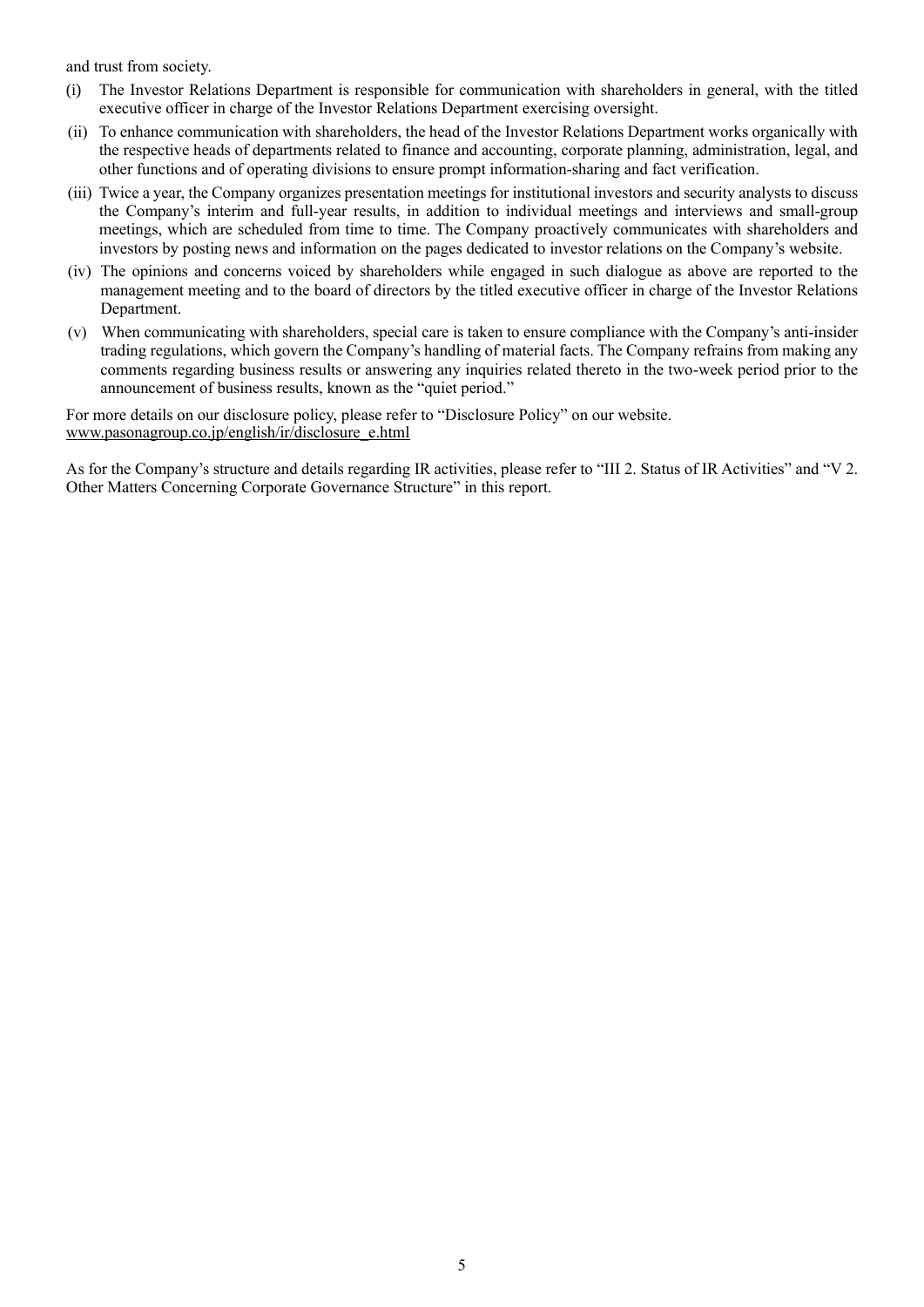## **2. Capital Structure**

Percentage of shares held by foreign corporations and other foreign investors 20% or more; less than 30%

## **Principal Shareholders**

| <b>Shareholders</b>                                  | Number of shares held | Percentage of<br>shares $(\% )$ |
|------------------------------------------------------|-----------------------|---------------------------------|
| Yasuyuki Nambu                                       | 14,763,200            | 37.00                           |
| Nambu Enterprise Inc.                                | 3,738,500             | 9.37                            |
| THE BANK OF NEW YORK MELLON 140040                   | 2,803,000             | 7.03                            |
| The Master Trust Bank of Japan, Ltd. (Trust Account) | 2,495,600             | 6.26                            |
| AVI GLOBAL TRUST PLC                                 | 1,027,000             | 2.57                            |
| CREDIT SUISSE AG HONG KONG TRUST A/C CLIENT          | 782,800               | 1.96                            |
| Custody Bank of Japan, Ltd. (Trust Account)          | 751,300               | 1.88                            |
| Custody Bank of Japan, Ltd. (Trust Account E)        | 750,214               | 1.88                            |
| Gratitude Inc.                                       | 596,600               | 1.50                            |
| Pasona Group Employees' Shareholding Association     | 557,835               | 1.40                            |
|                                                      |                       |                                 |

#### Controlling shareholder —

#### Parent company Not applicable and the company Not applicable

Supplementary Notes:

1, The shareholders named above were the principal shareholders as of November 30, 2021.

2. In addition to the aforementioned, the Company's treasury stock totaled 1,793,091 shares, which carry no voting rights per the provision of the Companies Act, Article 308, Paragraph 2.

3. The Company has introduced a "Board Benefit Trust" (BBT) and an "Employment Stock Ownership Plan" (J-ESOP). The 757,852 shares of the Company held in connection with these programs by Custody Bank of Japan, Ltd. (Trust Account E) are not counted toward the Company's treasury stock.

4. A "Change Report," which pertains to a large shareholder report, was submitted for public inspection on October 21, 2019 It states that Tempered Investment Management LTD. owned the following shares as of October 1, 2019. Said entity is not listed as a principal shareholder in the above table, as the Company has not verified the number of shares under its substantial ownership as of May 31, 2021. The description that appears in the Change Report is shown below:

Tempered Investment Management LTD. 2,847,400 shares (6.83%)

## **3. Corporate Structure**

 $\overline{\phantom{a}}$ 

| <b>Stock listings</b>                                                                  | Tokyo Stock Exchange, Prime Market                                                |
|----------------------------------------------------------------------------------------|-----------------------------------------------------------------------------------|
| Fiscal year-end                                                                        | May $31$                                                                          |
| Business classification                                                                | Service industry                                                                  |
| Number of employees (consolidated) as of the previous fiscal year end $1,000$ or above |                                                                                   |
| Net sales (consolidated) as of the previous fiscal year end                            | No less than $\frac{100}{100}$ billion but less than $\frac{11}{100}$<br>trillion |
| Number of consolidated subsidiaries as of the previous fiscal year end                 | No less than 50 subsidiaries but less than 100<br>subsidiaries                    |

# **4. Policies for the Protection of Minority Shareholders from the Adverse Consequences of Transactions between the Company and the Controlling Shareholder**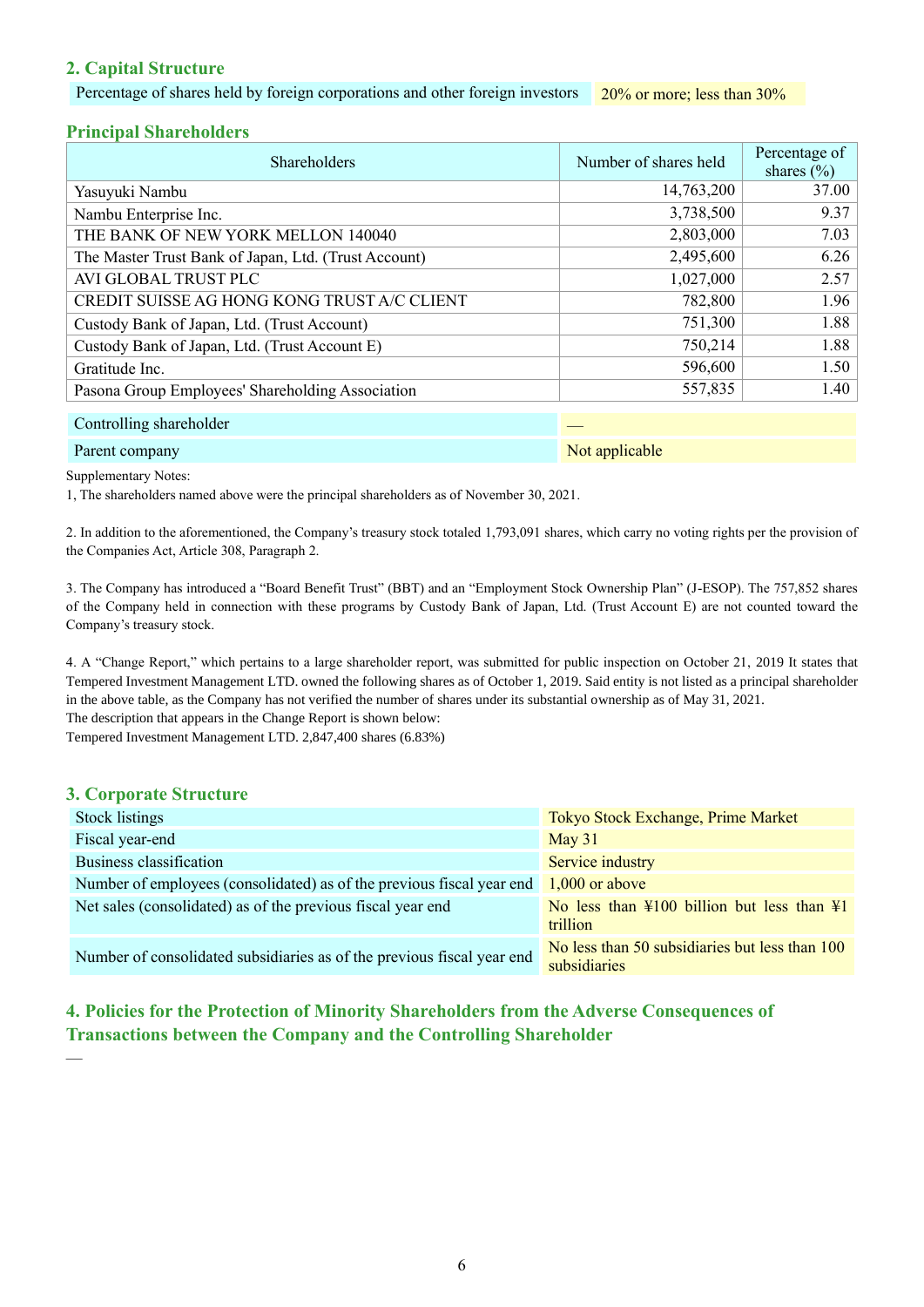## **5. Special Circumstances That May Have Material Impact on Corporate Governance**

The Company is examining the capital ties with its affiliated companies by considering a wide array of factors, such as the enhancement of Pasona Group's corporate value, the Company's financial strategy and fundraising, and the business, scale, and future growth potential of its affiliated companies.

In order to manage the group in an integrated manner, the Company has signed a group management agreement with its affiliated companies and has a system in place that allows it to receive reports on important matters. Despite this, however, the Company has not signed the said agreement with its listed subsidiaries and listed equity-method affiliates (hereinafter "listed subsidiaries, etc.") and has a policy to protect the minority shareholders of its listed subsidiaries, etc. and to ensure that its listed subsidiaries, etc. stay independent as listed companies.

The Company has two listed subsidiaries: Benefit One Inc. (on the Prime Market of the Tokyo Stock Exchange) and Bewith, Inc. (also on the Prime Market of the Tokyo Stock Exchange) and a listed equity method affiliate: circlace Inc. (on the Growth Market of the Tokyo Stock Exchange). The Company believes that the significance of maintaining listed subsidiaries and a listed equity method affiliate (hereafter referred to as listed subsidiaries, etc. ) is due to certain advantages, such as in securing excellent human resources, maintaining brand power, securing trust from clients and increasing orders, and improving employee motivation.

The Company and its listed subsidiaries, etc. do business together in various ways, such as by providing services to one another, working together to receive orders for projects, and exchanging personnel so as to create business synergy among them. However, in terms of business operations, from the perspective of protecting the minority shareholders of listed subsidiaries, etc. and ensuring their independence as listed companies, the Company respects the management systems and policies of listed subsidiaries, etc. and believes that it is appropriate to maintain the management autonomy of subsidiaries, etc. in order to enhance the value of the Group.

#### Benefit One Inc.

Benefit One Inc. is engaged in the Group's outsourcing business, including the employee benefit business, personal services business, incentive business, healthcare services business, and purchasing and settlement service business, and we believe that the significance of owning Benefit One Inc. is important for the Group toward achieving sustainable growth. In addition, more than one-third of the eight directors (three) of Benefit One Inc. are appointed as independent outside directors, and the subsidiary has established a Nomination and Compensation Committee composed solely of independent outside directors so as to ensure independence and avoid conflicts of interest with general shareholders.

#### Bewith, Inc.

In the Group's BPO service area, Bewith, Inc. is developing contact center and BPO services using digital technologies such as Omnia LINK, which is a cloud-based PBX developed in-house, along with the development and sales of AI and DX solutions. We believe that the significance of owning Bewith, Inc. is important for the Group toward achieving sustainable growth. In addition, more than one-third of the seven directors (three) of Bewith, Inc., are appointed as independent outside directors, and the subsidiary has established a Nomination and Compensation Committee composed solely of independent outside directors so as to ensure independence and avoid conflicts of interest with general shareholders.

The number of shares traded and the total market capitalization of these subsidiaries' shares will fluctuate due to trading by investors, but in order to continue to meet the listing criteria of the markets on which the subsidiaries are listed, for the time being, the Company will, at the request of the subsidiaries, collaborate with them toward considering capital policies that can be implemented within the scope of maintaining their consolidated relationship with the Company and will strive to secure liquidity and increase the total market capitalization of the shares traded.

#### circlace Inc.

In the Group's BPO service area, circlace Inc. provides services such as implementation support and operation consulting, operation support, and training using cutting-edge cloud computing technologies centered on Salesforce, as well as SaaS deployment of its own products such as Circlace and AGAVE. We believe that holding circlace Inc. is significant for the sustainable growth of our group. In addition, two of the seven directors of circlace Inc. have been appointed as independent outside directors, and a Nominating Committee consisting of the President, Chairman of the Board, and two independent outside directors, and a Compensation Committee consisting of the Chairman of the Board and two independent outside directors has been established to ensure independence so that there is no conflict of interest with general shareholders.

The number of shares traded and the total market capitalization of the affiliate's shares will fluctuate due to trading by investors, but in order to continue to meet the listing criteria of the markets on which the affiliate is listed, for the time being, the Company will, at the request of the affiliate, collaborate with them toward considering capital policies that can be implemented within the scope of maintaining their equity method affiliated relationship with the Company and will strive to secure liquidity and increase the total market capitalization of the shares traded.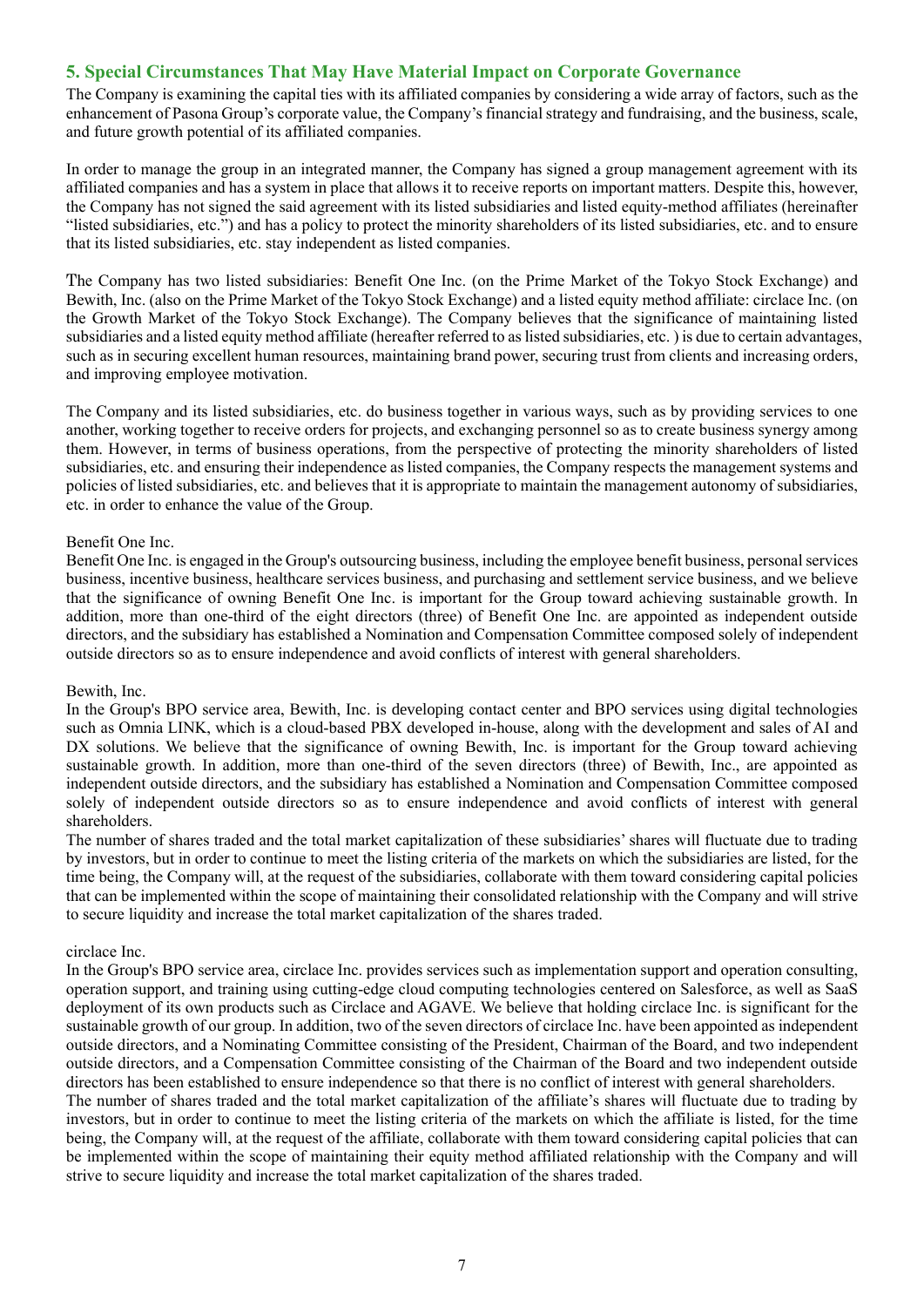## Ⅱ **Overview of Business Management Organization and Other Corporate Governance Systems Related to Managerial Decision-making, Business Execution, and Supervision**

## **1. Composition of Internal Organizations, Management, and Other Structures**

| Type of organizational structure | Company with a supervisory committee |
|----------------------------------|--------------------------------------|
|----------------------------------|--------------------------------------|

## **Directors**

| Maximum number of directors as stipulated in the Company's articles of incorporation  | 20                |
|---------------------------------------------------------------------------------------|-------------------|
| Term of office for directors as stipulated in the Company's articles of incorporation | One year          |
| Chairman of the board of directors                                                    | Company president |
| Number of directors                                                                   | 9                 |
| Election of outside directors                                                         | Elected           |
| Number of outside directors                                                           | 3                 |
| Number of outside directors designated as independent directors                       | 3                 |

## **Relationship with the Company (1)**

| Name            | <b>Status</b>              |  |   |              |             |   |              |   | Relationship with the Company (Note) |  |
|-----------------|----------------------------|--|---|--------------|-------------|---|--------------|---|--------------------------------------|--|
|                 |                            |  | h | $\mathbf{c}$ | $\mathbf d$ | e | $\mathbf{g}$ | h |                                      |  |
| Haruo Funabashi | Appointed from the outside |  |   |              |             |   |              |   |                                      |  |
| Kazuo Furukawa  | Appointed from the outside |  |   |              |             |   |              |   |                                      |  |
| Ryohei Miyata   | Appointed from the outside |  |   |              |             |   |              |   |                                      |  |

Note: Categories for "Relationship with the Company (1)"

"○" when the director presently falls or has recently fallen under the category

"△" when the director fell under the category in the past

"●" when a close relative of the director presently falls or has recently fallen under the category

"▲" when a close relative of the director fell under the category in the past

- a. Executive of the Company or its subsidiaries
- b. Non-executive director or executive of a parent company of the Company
- c. Executive of a fellow subsidiary company of the Company
- d. Party whose major client or supplier is the Company or an executive thereof
- e. Major client or supplier of the listed company or an executive thereof
- f. Consultant, accountant, or legal professional who receives a large amount of monetary consideration or other property from the Company in addition to compensation as a director/auditor
- g. Major shareholder of the Company (or an executive of said major shareholder if the shareholder is a legal entity)
- h. Executive of a client or supplier company of the Company (which does not correspond to any of d, e, or f) (the director himself/herself only)
- i. Executive of a company, between which and the Company outside directors/auditor are mutually appointed (the director himself/herself only)
- j. Executive of a company or organization that receives a donation from the Company (the director himself/herself only)

k. Others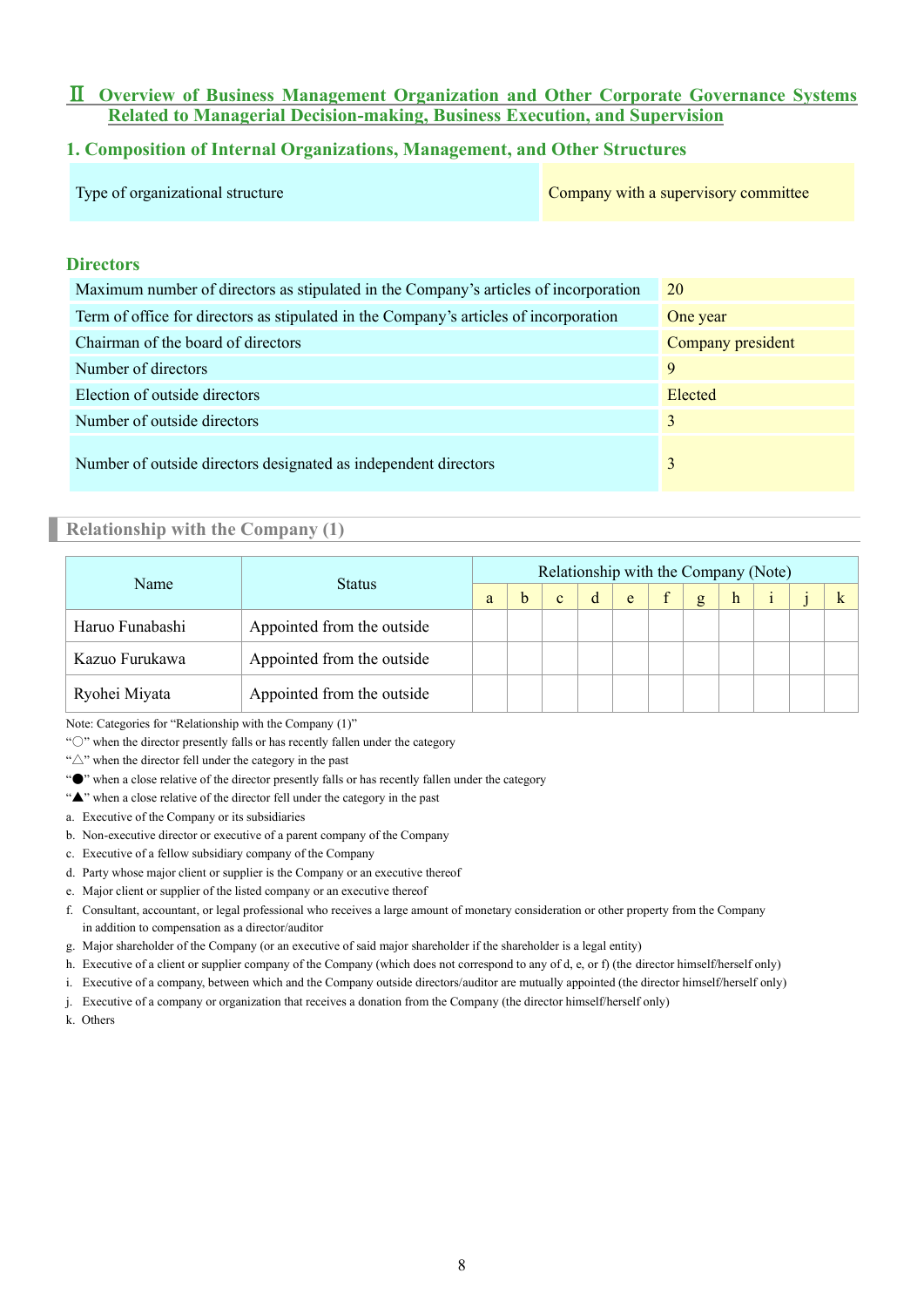#### **Relationship with the Company (2)** Name Member of the Supervisory Committee Designation as an independent director Supplementary explanation Reason for appointment Haruo Funabashi  $\checkmark$   $\checkmark$  -  $\checkmark$  -  $\checkmark$  Mr. Funabashi has extensive experience working in administration and as an outside director of a listed company. He also has the broad insight he has gained during the course of his professional career, together with his independent standpoint, can be utilized to strengthen the board's decisionmaking and audit and supervisory functions. The Company determines that Mr. Funabashi is qualified to serve as an outside director who also sits on the Supervisory Committee. In addition to the independence criteria for outside directors set forth by the Company, Mr. Funabashi satisfied the standards set forth by the Tokyo Stock Exchange for independent directors, who must be appointed by listed companies to protect the interests of general shareholders. Hence, Mr. Funabashi has been designated as an independent director. Kazuo Furukawa  $\checkmark$  -  $\checkmark$  -  $\checkmark$  -  $\checkmark$  Mr. Furukawa has served as a director, president and COO of Hitachi, Ltd., and possesses knowledge in technical fields such as information telecommunication. He also has extensive experience in working in corporate management. Therefore, the broad insight he has gained during the course of his professional career, together with his independent standpoint, can be utilized to strengthen the board's decision-making and audit and supervisory functions. The Company determines that Mr. Furukawa is qualified to serve as an outside director who also sits on the Supervisory Committee. In addition to the independence criteria for outside directors set forth by the Company, Mr. Furukawa satisfied the standards set forth by the Tokyo Stock Exchange for independent directors, who must be appointed by listed companies to protect the interests of general shareholders.

Hence, Mr. Furukawa has been designated as an independent director.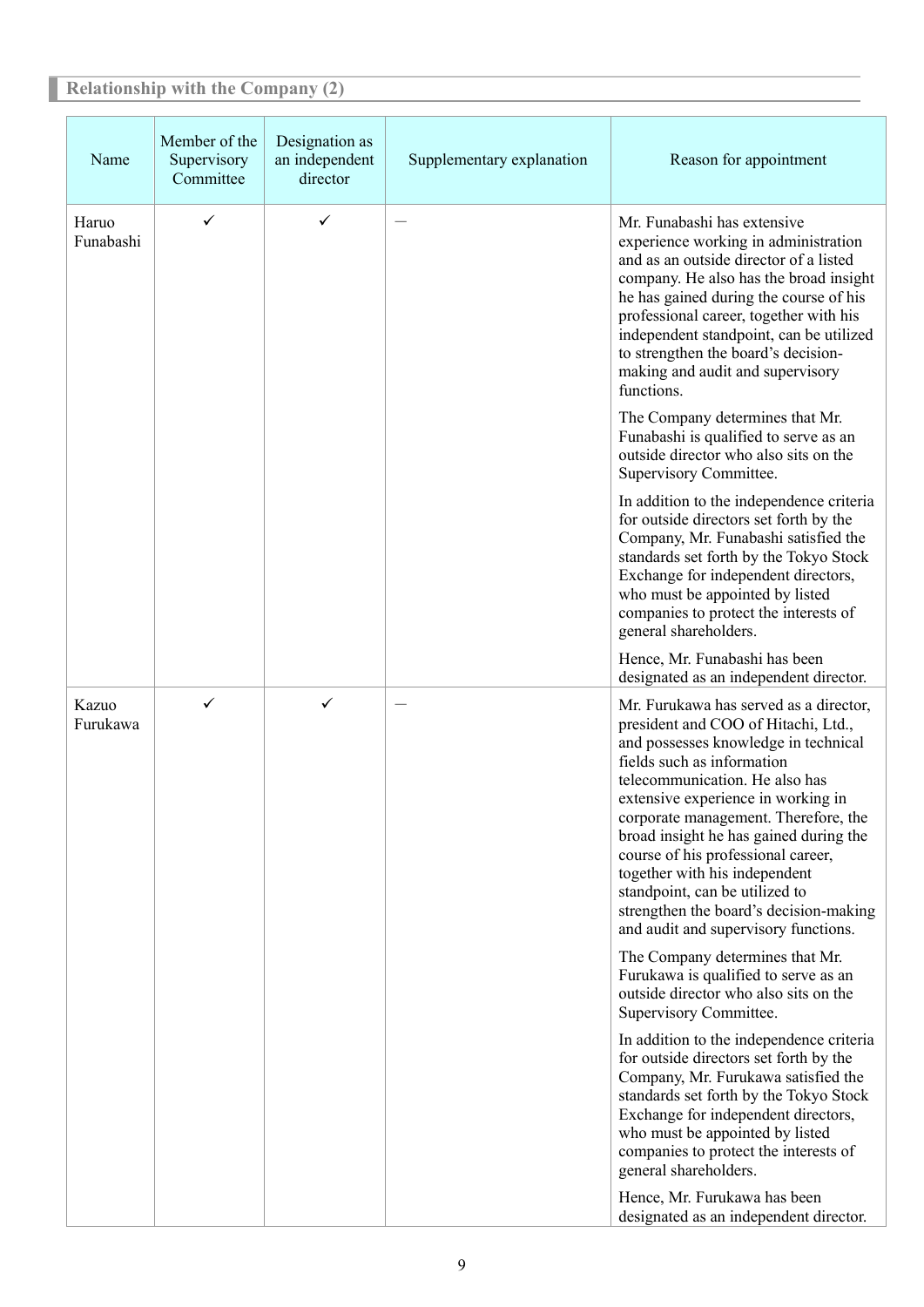| Name             | Member of the<br>Supervisory<br>Committee | Designation as<br>an independent<br>director | Supplementary explanation | Reason for appointment                                                                                                                                                                                                                                                                                                                                                                                                                                                                                                                                                                                                                                                                                                                                                                                                                                                                                              |
|------------------|-------------------------------------------|----------------------------------------------|---------------------------|---------------------------------------------------------------------------------------------------------------------------------------------------------------------------------------------------------------------------------------------------------------------------------------------------------------------------------------------------------------------------------------------------------------------------------------------------------------------------------------------------------------------------------------------------------------------------------------------------------------------------------------------------------------------------------------------------------------------------------------------------------------------------------------------------------------------------------------------------------------------------------------------------------------------|
| Ryohei<br>Miyata | ✓                                         | ✓                                            |                           | Mr. Miyata has won many awards,<br>including the Japan Art Academy<br>Award, as a metal craftsman. In<br>addition to a wealth of experience in<br>university management, he has also<br>acquired expertise in art & culture,<br>which is fundamental for the<br>Company's Regional Revitalization<br>Projects, due to leading Japanese<br>cultural administration as a<br>commissioner for the Agency of<br>Cultural Affairs. Therefore, the broad<br>insight he has gained during the course<br>of his professional career, together with<br>his independent standpoint, can be<br>utilized to strengthen the board's<br>decision-making and audit and<br>supervisory functions.<br>The Company determines that Mr.<br>Miyata is qualified to serve as an<br>outside director who also sits on the<br>Supervisory Committee.<br>In addition to the independence criteria<br>for outside directors set forth by the |
|                  |                                           |                                              |                           | Company, Mr. Miyata satisfied the<br>standards set forth by the Tokyo Stock<br>Exchange for independent directors,<br>who must be appointed by listed<br>companies to protect the interests of<br>general shareholders.                                                                                                                                                                                                                                                                                                                                                                                                                                                                                                                                                                                                                                                                                             |
|                  |                                           |                                              |                           | Hence, Mr. Miyata has been designated<br>as an independent director.                                                                                                                                                                                                                                                                                                                                                                                                                                                                                                                                                                                                                                                                                                                                                                                                                                                |

# **Supervisory Committee**

**Committee's Composition and the Attributes of the Chairperson**

|                          | Total number of<br>Supervisory<br>Committee<br>members | Full-time members | Inside directors | Outside directors | Chairperson     |
|--------------------------|--------------------------------------------------------|-------------------|------------------|-------------------|-----------------|
| Supervisory<br>Committee |                                                        |                   |                  |                   | Inside director |

Appointment of directors and/or staff to support the Supervisory Committee Appointed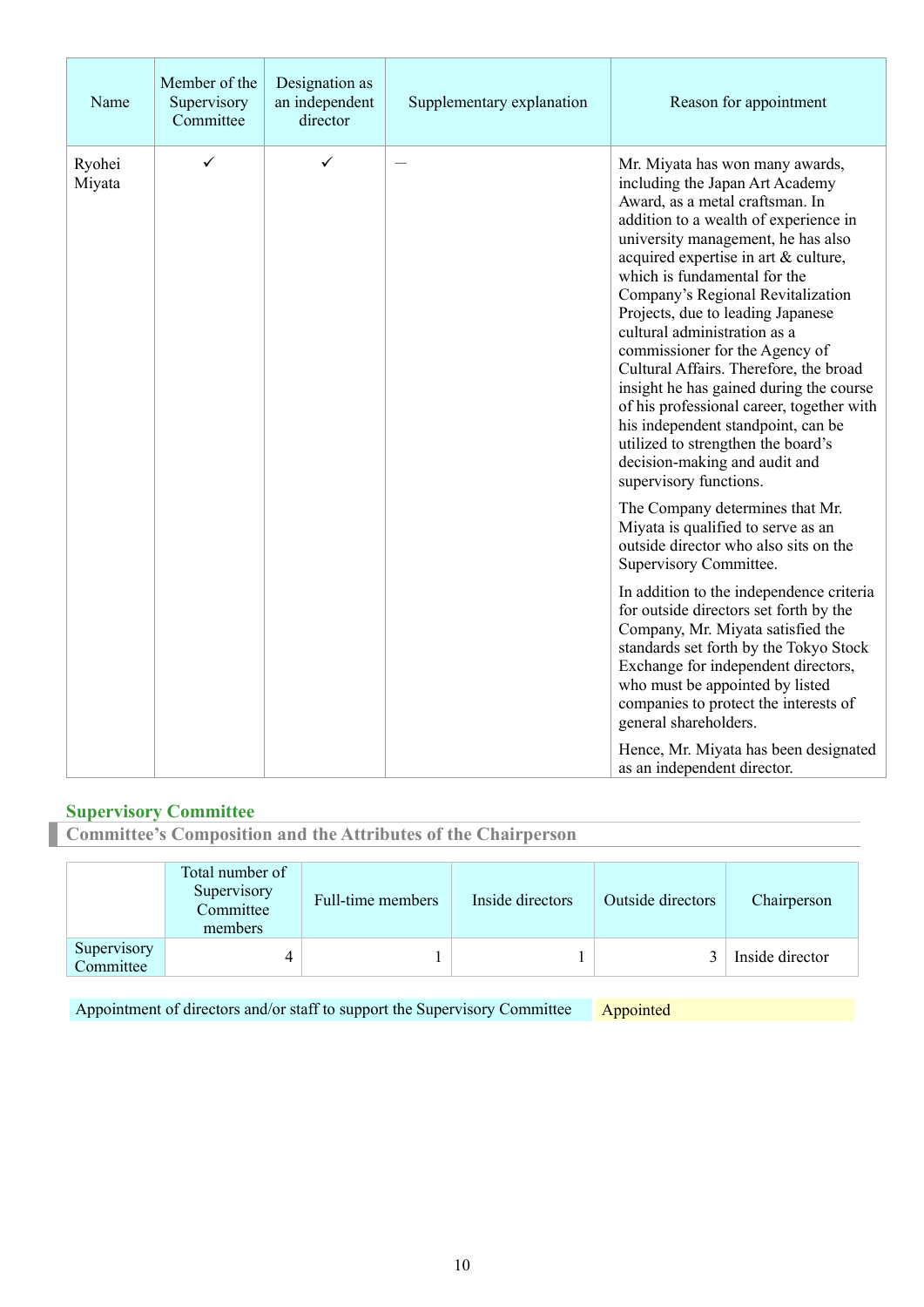**Matters Related to Independence from Executive Directors of the Directors Who Are also Supervisory Committee Members, Along with Their Assistant Staff**

The personnel of the Supervisory Committee Office assist in the duties of the Supervisory Committee as dedicated support staff. Such staff hold no managerial positions in any activities relating to the business execution of the Company, and they perform duties under the command of the Supervisory Committee. Personnel changes and transfers, personnel evaluations, and disciplinary actions affecting such staff are subject to the prior approval of the Supervisory Committee.

**Cooperation among the Supervisory Committee, Accounting Auditors, and Internal Audit Department**

The Supervisory Committee informs the Internal Audit Department of the audit policy and audit plan and receives reports on the internal audit plan and the individual internal audit results, etc., from the Internal Audit Department. In addition, the Supervisory Committee works closely with the Internal Audit Department to build a system that enables effective audits of the entire Company group. The accounting auditors and the Supervisory Committee meet regularly and cooperate with each other through exchanges of opinions and information.

## **Voluntary Committees**

Voluntary committees equivalent to a nominating committee or a compensation committee Formed

**Formation Status of Voluntary Committees, with Composition and Attributes of the Chairperson**

|                                                                           | Name of<br>committee                           | Total<br>number of<br>Supervisory<br>Committee<br>members | Full-time<br>members | Inside<br>directors | Outside<br>directors | Outside<br>experts | Others | Chairperson |
|---------------------------------------------------------------------------|------------------------------------------------|-----------------------------------------------------------|----------------------|---------------------|----------------------|--------------------|--------|-------------|
| Voluntary<br>committee<br>equivalent to<br>a nomination<br>committee      | Nomination<br>and<br>compensation<br>committee | 3                                                         | $\theta$             | $\Omega$            | 2                    | $\overline{0}$     |        | Others      |
| Voluntary<br>committee<br>equivalent to<br>a<br>compensation<br>committee | Nomination<br>and<br>compensation<br>committee | 3                                                         | $\mathbf{0}$         | $\theta$            | $\overline{c}$       | $\overline{0}$     |        | Others      |

#### **Supplementary Explanation**

For the purpose of strengthening the fairness, transparency, and objectivity of procedures related to the nomination and compensation of directors and enhancing corporate governance, the Company has established a voluntary nomination and compensation committee consisting of a majority of independent outside directors who meet the Company's independence criteria. The members are selected by resolution of the board of directors.

The purpose of the nomination and compensation committee is to deliberate and report to the board of directors on matters related to the nomination and dismissal of directors, the selection and dismissal of representative directors, and the selection and dismissal of executive directors, as well as to decide on matters related to fixed compensation, etc., for each individual director who is not a member of the Supervisory Committee, etc.

In principle, the nomination and compensation committee meets twice a year; however, it holds extraordinary meetings when there are urgent matters to be discussed.

The nomination and compensation committee consists of three members: Mr. Yutaka Hori (expert), Mr. Haruo Funabashi (outside director), and Mr. Kazuo Furukawa (outside director), and the committee is chaired by Mr. Yutaka Hori. The committee was formed in June 2021, and the attendance rate of the current committee members at the committee meetings as of December 23, 2021 is 100%.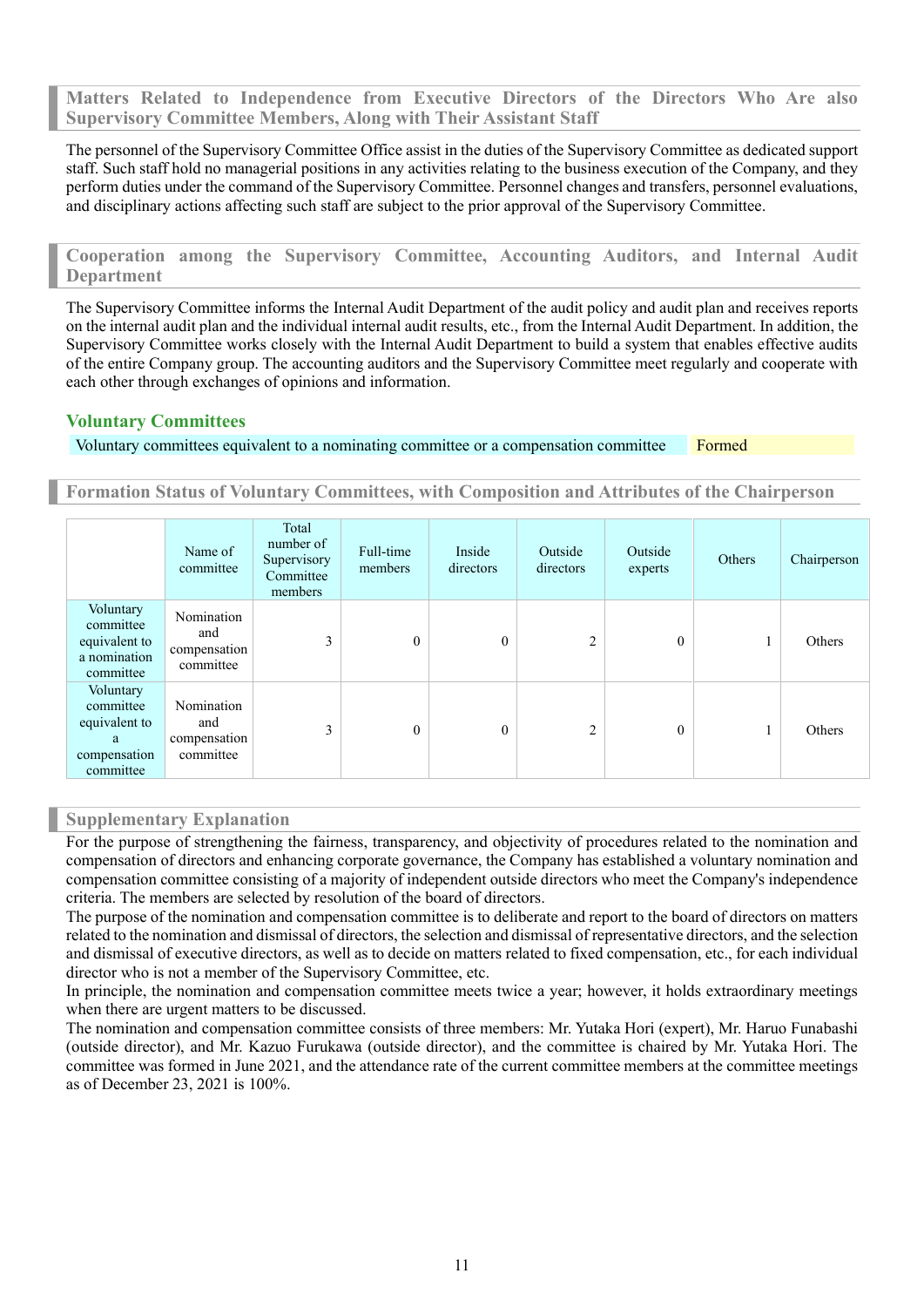| <b>Independent Directors</b>                                                                   |                                               |
|------------------------------------------------------------------------------------------------|-----------------------------------------------|
| Number of independent directors                                                                | 3                                             |
| <b>Incentives</b><br>Initiatives and implementation status concerning incentives for directors | Performance-linked stock<br>compensation plan |
|                                                                                                |                                               |

## **Supplementary Explanation**

The compensation of each director who is not a member of the Supervisory Committee is determined by taking into consideration a variety of factors, including his or her position, standing, responsibilities, and level of contribution to the Company.

The Company has adopted the Board Benefit Trust (BBT) as a performance-linked, stock-linked compensation system for the purpose of clarifying the linkage between the compensation for directors, etc., and the Company's business performance and shares, as well as for enhancing the directors' awareness of their contribution to the Company's medium- to long-term business performance and enhancement of corporate value.

The performance-linked stock compensation is determined via a method decided on by the board of directors based on the basic coefficient according to the position of each director (excluding directors who are members of the Supervisory Committee and non-executive directors) and according to the degree of achievement of the performance targets for each fiscal year. The evaluation indicators are consolidated operating income and net income attributable to shareholders of the parent company, and specific upper limits are set to enhance transparency and objectivity. The reason for the selection of these performance indicators is that the Company believes it is appropriate to use consolidated operating income and net income attributable to shareholders of the parent company because the profit & loss figures are clearer in considering the contribution to business performance in a single fiscal year.

## **Directors' Compensation**

#### **Supplementary Explanation**

Compensation paid to directors and auditors (14th period)

- Compensation for 5 directors who were not members of the Supervisory Committee: ¥341 million
- Compensation for 4 directors who were members of the Supervisory Committee: ¥52 million (including ¥36 million for outside directors)

Note: Compensation limits

- 1. As of the end of the 14th period, there were five directors who were not members of the Supervisory Committee and three directors who were members of the Supervisory Committee (including two outside directors).
- 2. For directors who are not members of the Supervisory Committee: Up to ¥600 million per annum (including ¥50 million for outside directors)

For directors who are members of the Supervisory Committee: Up to ¥100 million per annum

Directors who received ¥100 million or more in compensation on a consolidated basis are disclosed in the financial report together with their respective compensation amounts.

Policy on the determination of the amount of compensation and its computation method Available

**Disclosure Details of the Policy Regarding the Determination of the Amount of Compensation and the Computation Method**

1. Method of deciding the policy concerning the details of individual compensation, etc., for directors The Company resolved the policy concerning the details of individual compensation, etc., for directors (hereinafter referred to as the "decision policy") at a meeting of the board of directors held on June 30, 2021.

#### 2. Outline of the decision policy

The Company set forth a remuneration limit payable to directors, which was approved by the shareholders at the Ordinary General Meeting of Shareholders held on August 18, 2017.

The remuneration for directors (excluding directors who are members of the Supervisory Committee, outside directors, and non-executive directors) consists of fixed, basic compensation and performance-linked stock compensation, which is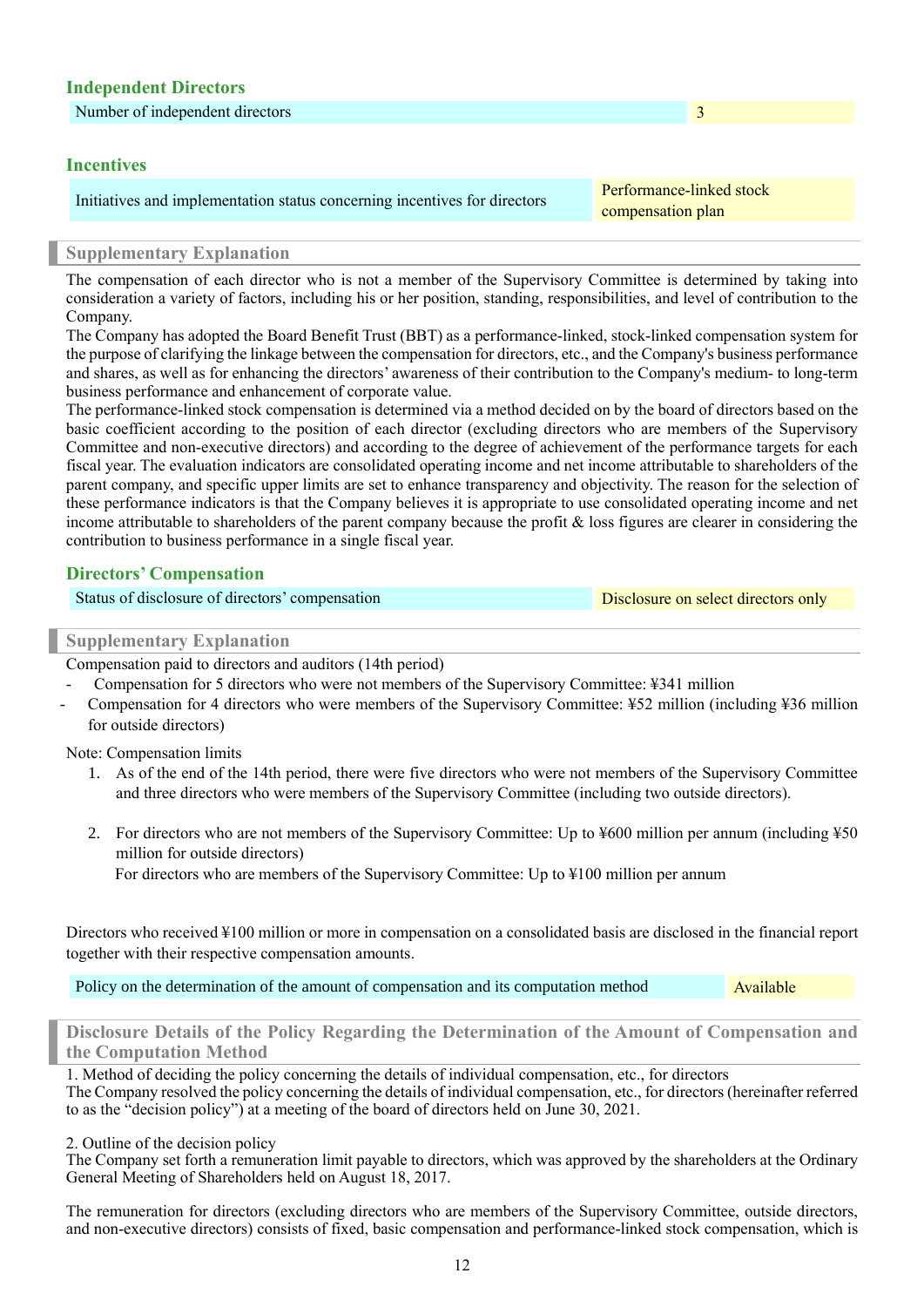designed to motivate them to make greater contribution to the Company's medium- and long-term results and to enhance corporate value. As a general rule, the performance-linked stock compensation is designed to be approximately 0% to 30% of the total compensation when the performance target is achieved. On the other hand, out of consideration of the supervising directors who conduct administration work, the compensation for other directors is only composed of the fixed compensation.

The basic, fixed portion of the compensation of each director who is not a member of the Supervisory Committee is subject to the compensation limits for directors approved by a Shareholders' Meeting—determined by the nomination and compensation committee, which is composed of a majority of independent outside directors who meet the Company's independence standards, based on the directors' position, standing, responsibilities, and contribution to the Company. However, the fixed compensation for a director who is a member of the Supervisory Committee is determined through discussions between the directors who are Supervisory Committee members themselves within the compensation limits approved by a Shareholders' Meeting.

Performance-linked stock compensation, which is based on the Board Benefit Trust (BBT), is scalable to the degree of business goals achieved in a business year. It is computed for each director (excluding the directors who are members of the Supervisory Committee, the outside directors and non-executive directors) by using a method pre-determined by the board of directors and based on a basic coefficient assigned to each director according to his or her position.

The remuneration for the directors who also serve as members of the Supervisory Committee consists solely of fixed compensation, given their independent positions with no involvement in the business execution of the Company. For the evaluation metrics, in addition to using the consolidated operating profit that results from business activities and the current net income that is attributable to stockholders of the parent company, a specific maximum amount has been set to increase transparency and objectivity.

Fixed compensation is set at an annual amount, with one-twelfth of the amount to be granted each month starting in September, and shares related to the Board Benefit Trust (BBT), which is a performance-linked, stock-based compensation system, are in principle to be delivered upon retirement.

## **Support Structure for Outside Directors**

The Supervisory Committee Office and the Corporate Planning Division cooperate as appropriate to respond to opinions and problems pointed out by the outside directors.

In principle, when holding a board of directors meeting, the Corporate Planning Division, which performs administrative functions for the board of directors, notifies the details of the agenda to the outside directors three days before the date of the meeting. For a matter on the agenda that is considered important by the director in charge of the Corporate Planning Headquarters, the outside directors are briefed on the matter in advance of the meeting by the Corporate Planning Division or by the director in charge of the matter.

## **2. Matters Related to Functions of Business Execution, Auditing and Supervision, and Nomination and Decisions on Compensation, etc. (Outline of the Current Corporate Governance Structure)**

#### **1. Business Execution Functions**

#### **Board of Directors**

In addition to making decisions about important management-related matters, Pasona Group also oversees the work done by the directors. It has nine directors on its board of directors, of which five directors are non-members of the Supervisory Committee (three men and two women), and the remaining four directors (all men) include three independent outside directors who are Supervisory Committee members. Also, by making one third of the directors independent outside directors, the monitoring function of the Board of Directors has improved.

#### **Management Meeting**

A Management Meeting, which is composed of five directors who are not Supervisory Committee members, one fulltime Supervisory Committee member, and 13 titled executive officers, is held twice a month, in general, so as to allow decisions concerning important matters affecting the entire Company to be made quickly and efficiently.

#### **Executive Officer System**

Pasona Group has adopted an executive officer system to promote functional separation between execution and supervision.

#### **Internal Control Systems Committee and Others**

Pasona Group has established and maintains seven cross-divisional committees, which are subordinate organs to the Management Meeting and which report directly to the president. They are charged with the implementation of specific actions geared to ensuring internal control, risk management, and greater customer satisfaction, among others. They are:

- (1) Internal Control Systems Committee;
- (2) Compliance Committee;
- (3) Risk Management Committee;
- (4) CS/ES Committee;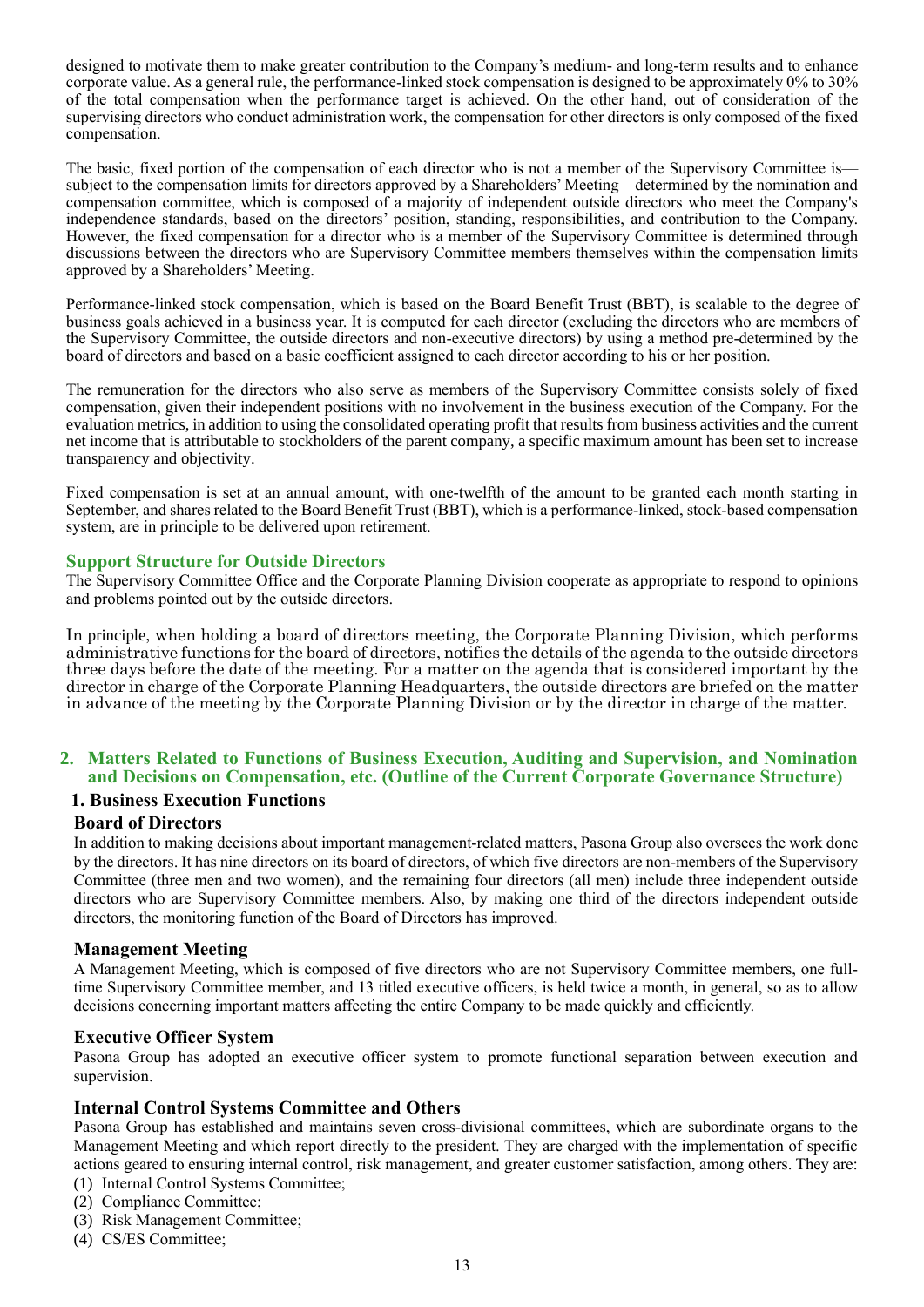- (5) Environment Committee;
- (6) SDGs Committee; and
- (7) DX Promotion Committee

## **2. Audit and Supervisory Functions**

## **a. Internal Audits**

The CIU Department and the Group Internal Audit Department conduct internal audits in accordance with the internal auditing guidelines and rules, and the internal auditing guidelines and rules for affiliated companies to monitor the Company's state of compliance with statutory requirements and internal regulations and to prevent incidents caused by operational errors and wrongdoings, in an effort to ensure better business operations and greater management efficiency. The Group Internal Audit Department, and Internal Control Systems Committee check the development and operation of the internal control system.

The full-time members of the Supervisory Committee receive reports on the findings of individual internal audits, attend internal audit meetings held every quarter in general, and receive reports from the head of the CIU Department and the head of the Group Internal Audit Department. A periodic information exchange session is scheduled every month with the head of the CIU Department and the head of the Group Internal Audit Department, in order to ensure proper business execution, monitor the state of compliance, improve business practices, and share findings and corrective actions after audits. The parties also engage in close information exchanges to discuss plans for auditing policies by the Supervisory Committee and internal auditing policies, among others.

## **b. Audits by Supervisory Committee**

The Supervisory Committee of the Company consists of four members: one full-time director and three outside directors. The Supervisory Committee members monitor the Company's overall state of business execution through a variety of audit activities. They attend the board of directors meetings and other important meetings, receive business reports from directors, conduct accounting audits for affiliated companies, review important documents and records, examine the appropriateness of the auditing method employed by the accounting auditor, and hold periodic meetings with the CIU Department and the Group Internal Audit Department. The Committee's audit findings are reported to the board of directors either verbally or in writing, and it advises or makes corrective recommendations where appropriate. The Supervisory Committee Office has been established to provide assistant staff to the Supervisory Committee.

## **3. Functions for Determining Nomination and Compensation**

#### **Nomination and Compensation Committee**

The nomination and compensation committee has been formed for the purpose of enhancing the fairness, transparency, and objectivity of procedures related to the nomination and compensation of directors and for boosting corporate governance. The committee consists of a majority of independent outside directors who meet the Company's independence criteria, and it deliberates and reports to the board of directors on matters related to the nomination and dismissal of directors, the selection and dismissal of representative directors, and the selection and dismissal of executive directors, while also deciding on matters related to fixed compensation, etc., for each individual director who is not a member of the Supervisory Committee, etc.

## **3. Reasons for Adopting the Current Corporate Governance Structure**

In addition to strengthening the audit and supervisory functions of the Board of Directors as well as enhancing corporate governance, the Company has adopted a corporate governance structure that involves having a supervisory committee, for the purpose of improving management efficiency by delegating authority to directors so that quick decisions can be made. It is believed that by adopting this structure, the Company will be able to make management decisions quickly in response to changes in the business environment and to conduct business in a timely and appropriate manner.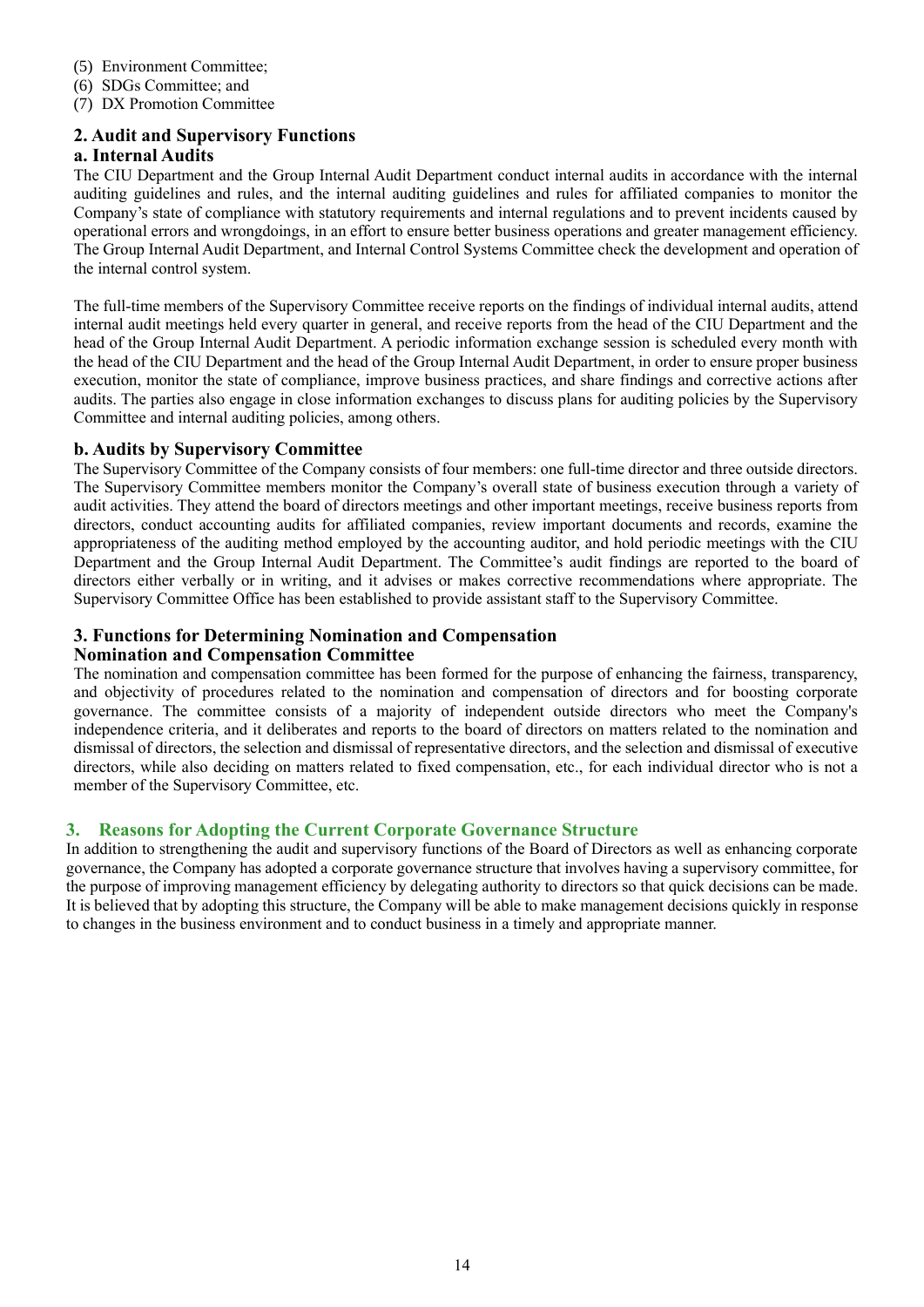# Ⅲ **Status of Initiatives and the Implementation of Measures for Shareholders and Other Interested Parties**

# **1. Measures Aimed at Revitalizing Shareholders Meetings and Facilitating the Exercise of Voting Rights**

|                                                                                                                                                                      | <b>Explanatory comments</b>                                                                                                                                                                                                                                                                                                                           |
|----------------------------------------------------------------------------------------------------------------------------------------------------------------------|-------------------------------------------------------------------------------------------------------------------------------------------------------------------------------------------------------------------------------------------------------------------------------------------------------------------------------------------------------|
| Scheduling of shareholders' meetings<br>to avoid peak periods                                                                                                        | Pasona Group generally convenes its Ordinary General Meeting of<br>Shareholders annually in late August or thereafter.                                                                                                                                                                                                                                |
| Proxy voting by electronic means                                                                                                                                     | Proxy voting via the internet and others is permitted.                                                                                                                                                                                                                                                                                                |
| Measures to provide institutional<br>investors with better proxy voting<br>including issuer's<br>environments,<br>participation in the Electronic Voting<br>Platform | The Company participates in the Electronic Voting Platform for Foreign and<br>Institutional Investors, operated by ICJ, Inc.                                                                                                                                                                                                                          |
| Providing the "Notice of the Ordinary"<br>General Meeting of Shareholders" in<br>English (summary)                                                                   | The "Notice of the Ordinary General Meeting of Shareholders" is provided in<br>English (summary) and posted on the Timely Disclosure Network (TDnet) of<br>the Tokyo Stock Exchange as well as on the Company's website.                                                                                                                              |
| Others                                                                                                                                                               | Posting of the "Notice of the Ordinary General Meeting of Shareholders" and<br>the "Notice of Resolutions of the General Meeting of Shareholders" on the<br>Company's website; in addition, prior to being sent to all shareholders, the<br>"Notice of the Ordinary General Meeting of Shareholders" is posted on TDnet<br>and the Company's website. |
|                                                                                                                                                                      | www.pasonagroup.co.jp/english/ir/info/stockholders_meeting_e.html                                                                                                                                                                                                                                                                                     |

# **2. Status of IR Activities**

|                                                                       | Presentation by<br>the president | <b>Explanatory comments</b>                                                                                                                                                                                                                                                                                                                                                                                                                                                                                                                                                                                                         |
|-----------------------------------------------------------------------|----------------------------------|-------------------------------------------------------------------------------------------------------------------------------------------------------------------------------------------------------------------------------------------------------------------------------------------------------------------------------------------------------------------------------------------------------------------------------------------------------------------------------------------------------------------------------------------------------------------------------------------------------------------------------------|
| Creation and<br>publication of the<br><b>Disclosure Policy</b>        |                                  | Pasona Group has implemented a policy of fair, timely, and appropriate<br>disclosure of important information pertaining to the Company (including<br>management, business, and financial matters). Our Disclosure Policy is<br>posted on the Company's website in order to encourage all stakeholders,<br>including shareholders, investors, and local residents, to develop a greater<br>understanding of the Company with the goal of earning due recognition<br>and trust from society.<br>www.pasonagroup.co.jp/english/ir/disclosure_e.html                                                                                   |
| Periodic presentations<br>for analysts and<br>institutional investors | N <sub>o</sub>                   | A presentation designed for institutional investors is held every six months<br>so as to explain the Company's business performance for the period under<br>review, along with forecasts and outlook. Investor presentation materials<br>are disclosed via the Company's website.                                                                                                                                                                                                                                                                                                                                                   |
| IR material disclosed<br>on the Company's<br>website                  |                                  | A separate website has been established specifically for IR disclosure.<br>The published information includes business results, presentation<br>materials, press releases including timely disclosure, annual securities<br>reports, quarterly reports, the "Notice of the Ordinary General Meeting<br>of Shareholders," the "Notice of Resolutions of the Ordinary General<br>Meeting of Shareholders," stock information, and the IR schedule. In<br>addition, English translations of IR materials and corporate information<br>are posted on the Company's website for overseas investors.<br>www.pasonagroup.co.jp/english/ir/ |
| Creation of the IR<br>Dept. (IR officer)                              |                                  | The Company has established a department dedicated to matters relating<br>to investor relations. Known as the "Investor Relations Department," it<br>has eight dedicated personnel that focus on and engage in IR activities.                                                                                                                                                                                                                                                                                                                                                                                                       |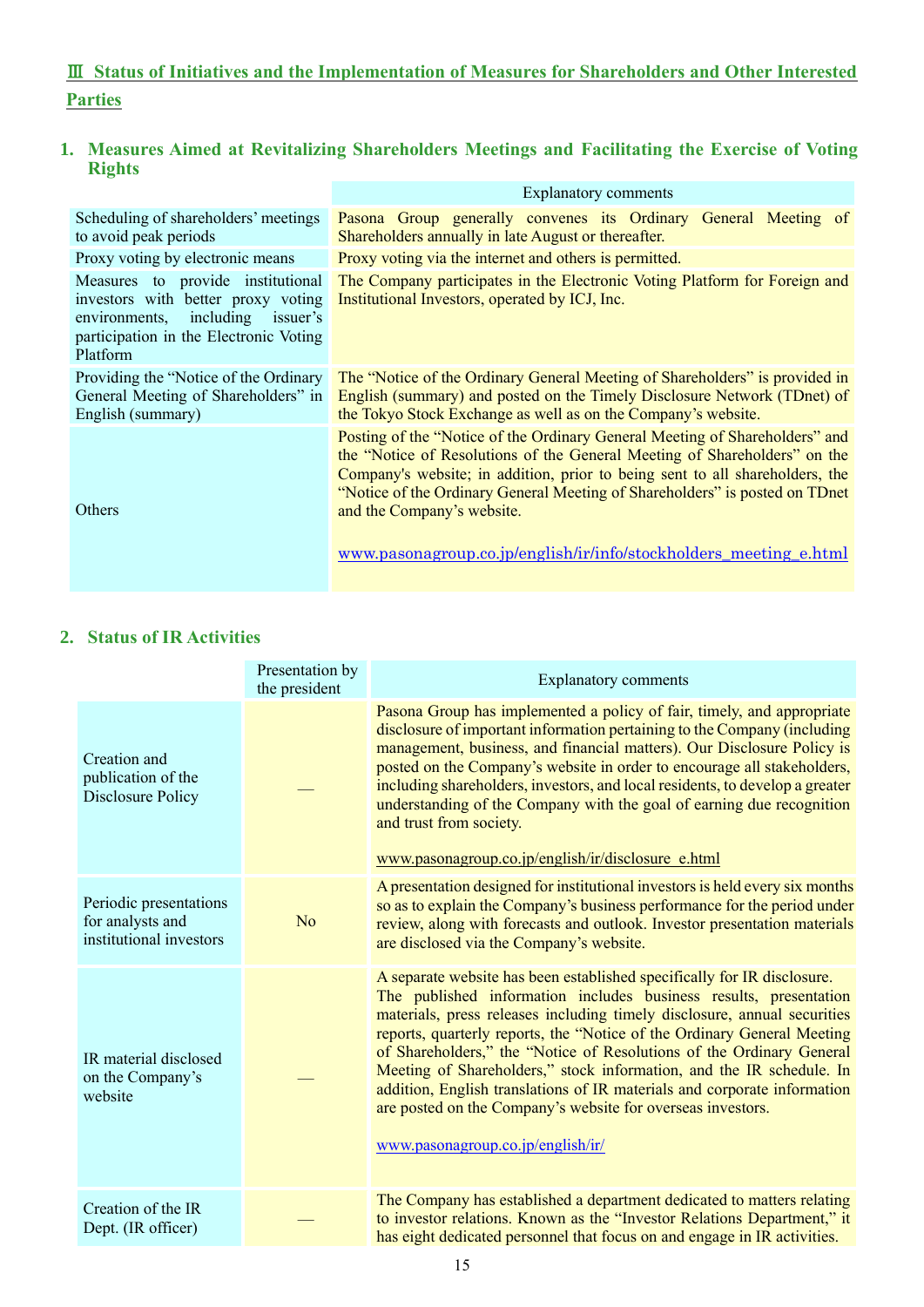| <b>Others</b> | After the annual general meeting of shareholders (August), a<br>"shareholders newsletter" is issued and posted on the Company's<br>website. The Company sends reports to shareholders every August. For<br>the first, second, and third quarters, quarterly IR letters summarizing our<br>business results and activities are posted on the Company's website. |
|---------------|----------------------------------------------------------------------------------------------------------------------------------------------------------------------------------------------------------------------------------------------------------------------------------------------------------------------------------------------------------------|
|               |                                                                                                                                                                                                                                                                                                                                                                |

# **3. Maintaining Respect for the Status and Position of Stakeholders**

## Explanatory comments

| Internal guideline or<br>code concerning<br>respect for<br>stakeholder positions | In accordance with the corporate philosophy of Pasona Group: "Solutions to Society's<br>Problems," we promote diversity aimed at giving all individuals the freedom to choose and<br>the opportunity to work in a job that they like. Our mission is to serve as a "Life Producer"—<br>one that creates spiritually fulfilling lives and that "harnesses the potential of the individual."<br>In order to fulfill our corporate social responsibility of "creating a society in which all people<br>can map out a fulfilling life plan and choose a career that compliments their varied lifestyles,<br>whether they are individuals returning to the workforce or desiring a change of direction in<br>life, or individuals who are determined to pursue their life goals," we have established The<br>Work of PASONA GROUP and the PASONA GROUP Corporate Action Constitution in<br>which we pledge to uphold our mission and respect the status and position of our<br>stakeholders.                                                                                                                                                                                                                                                                                                                                                                                                                                                                                                                                                                                                                                                                                                                                                                             |
|----------------------------------------------------------------------------------|---------------------------------------------------------------------------------------------------------------------------------------------------------------------------------------------------------------------------------------------------------------------------------------------------------------------------------------------------------------------------------------------------------------------------------------------------------------------------------------------------------------------------------------------------------------------------------------------------------------------------------------------------------------------------------------------------------------------------------------------------------------------------------------------------------------------------------------------------------------------------------------------------------------------------------------------------------------------------------------------------------------------------------------------------------------------------------------------------------------------------------------------------------------------------------------------------------------------------------------------------------------------------------------------------------------------------------------------------------------------------------------------------------------------------------------------------------------------------------------------------------------------------------------------------------------------------------------------------------------------------------------------------------------------------------------------------------------------------------------------------------------------|
| Implementation of<br>environmental<br>protection and CSR<br>activities           | Pasona Group has established <i>The PASONA GROUP CSR Policy</i> to ensure that all officers<br>and employees fulfill corporate social responsibility (CSR) by developing a correct<br>understanding of our corporate philosophy, putting this philosophy into action, and serving<br>local communities as "social activists." In order to preserve a healthy, beautiful planet for<br>future generations, we value the Earth's limited resources as good corporate citizens and are<br>working to protect the environment through our corporate activities, with the aim of<br>establishing Pasona Group as an environmentally conscious organization. Pasona Group has<br>also rolled out a variety of activities to help people with disabilities gain social<br>independence. The Company works toward expanding employment opportunities for people<br>with disabilities who have difficulties finding jobs despite their willingness to join the<br>workforce and helps them unleash their potential.<br>Pasona Group strongly believes that "talent knows no handicap," Its Art Village Project is<br>an art-based project aimed at promoting greater engagement and participation in society by<br>people with disabilities and empowering them with independence. Another example is<br>Pasona Heartful Inc., a special subsidiary of Pasona Group, which directly employs persons<br>with disabilities. Through these and other activities, Pasona Group has been working hard<br>to fulfill its corporate social responsibility.<br>A separate website has been established specifically for environmental protection and CSR<br>activities. The annual CSR report is also available via this link below.<br>www.pasonagroup.co.jp/english/csr/csr e.html |
| Others                                                                           | <b>Health Management</b><br>As a company that harnesses the potential of the individual, Pasona Group strives to create a<br>physically and mentally healthy lifestyle that is spiritually fulfilling for all the people that it<br>is involved with. Under the top management's policy on managing health, the Company<br>pledges to help people maintain their health by conducting various health-related business<br>activities.<br><b>Efforts to Improve Health</b><br>Pasona Group has launched the @Health+Care scheme at Job-Hub Square at Pasona Group<br>headquarters, with the goal of having its employees come to work every day in good health<br>and in high spirits while maintaining their "Social Work-life Balance." It offers a wide range<br>of programs to suit every employee's requirements for staying healthy. An on-site gym and<br>exercise studios encourage employees to work out by building exercise into their work<br>schedules. For employees with special needs to improve their health, two-month programs                                                                                                                                                                                                                                                                                                                                                                                                                                                                                                                                                                                                                                                                                                                     |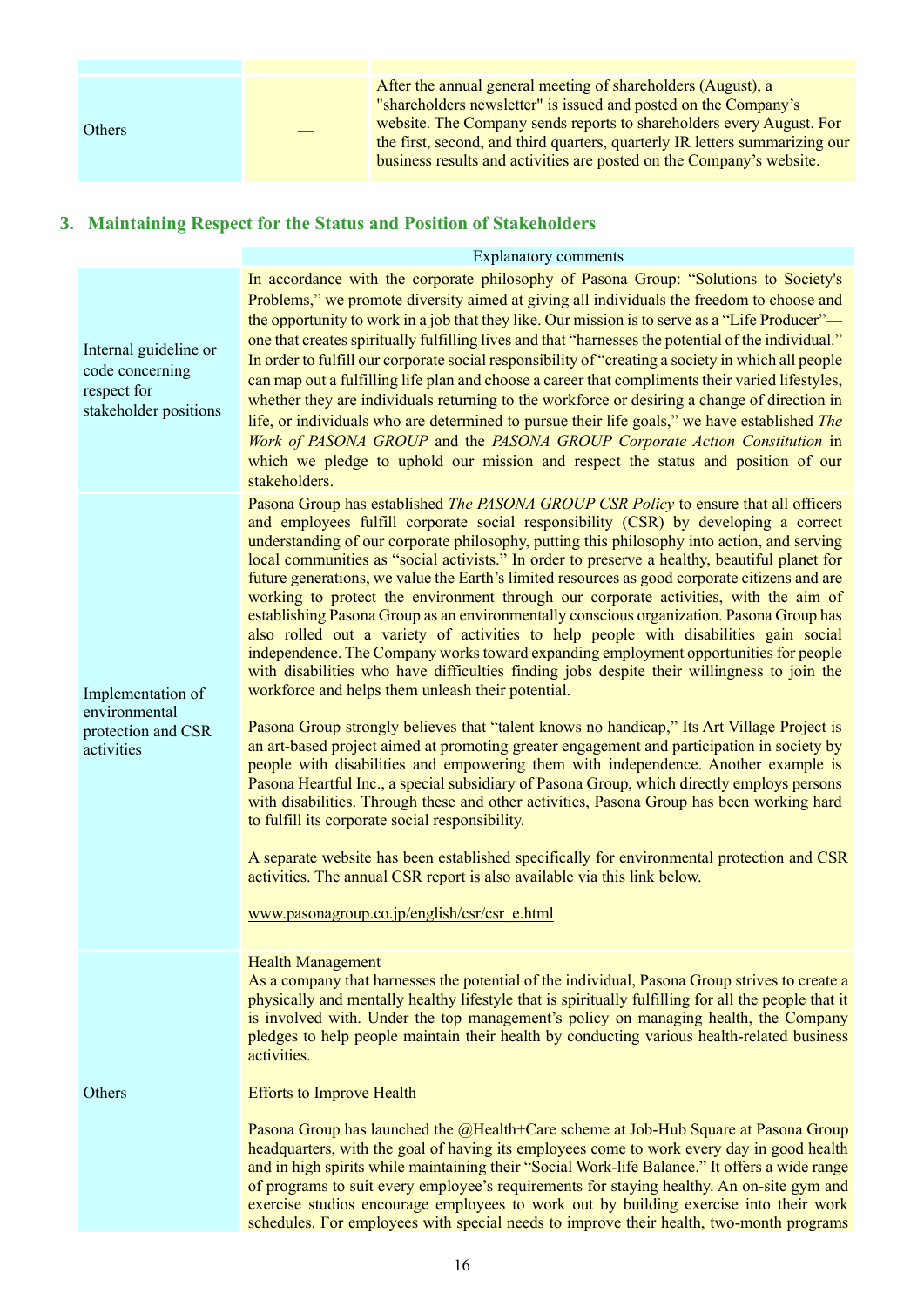are administered under the supervision of an industrial physician employed by Pasona Group.

Furthermore, "work-life facilitators" are available for consultation on any issues relating to the well-being of employees and their families, including career-related and family-related issues such as balancing job responsibilities and family obligations, parenting, and care for aging members of the household. The work-life facilitators are always on hand when employees need support, dispensing advice and staying in touch. A similar consultation framework is also in place for temporary staff.

Other activities hosted by the Company include lectures on health topics such as mental health and eating habits, and a community called "Walk with PASONA," launched in April 2015, the community encourages participants to improve their physical health via walking with the help of wearable activity trackers. A number of employees and temporary staff have joined the community and successfully incorporated walking into their daily regimen.

In recognition of these efforts and outstanding health management practices, in March 2021 Pasona Group Inc. and Pasona Inc. were certified as one of the Certified Health and Productivity Management Organizations under the large-enterprise category (White 500)\* for 2021. This is a certification given by the Certified Health and Productivity Management Organization Recognition Program organized by the Ministry of Economy, Trade and Industry and the Japan Health Council to the top 500 organizations practicing especially good health management.

Benefit One, Inc. was certified with "Health & Productivity Stock 2021," jointly selected by the Ministry of Economy, Trade and Industry and the Tokyo Stock Exchange, for being a company that makes strategic efforts and considers the health management of its employees from a management perspective.

Pasona Group will continue to enhance its health maintenance support as part of its effort to encourage people to lead productive personal and professional lives in sound physical and mental health through greater awareness of the importance of healthy living.

Note: Certified Health and Productivity Management Organization Recognition Program The program commends corporations noted for outstanding health and productivity management practices that address local health-related challenges and for taking actions as advocated by Nippon Kenko Kaigi. A total of 1,794 corporations made the list's largeenterprise category in 2021. The company name of Pasona Group Inc. was listed in the "Report on the Health & Productivity Stock Selection Companies" released by the Ministry of Economy, Trade and Industry as a "Company that serves as a model for companies promoting health management."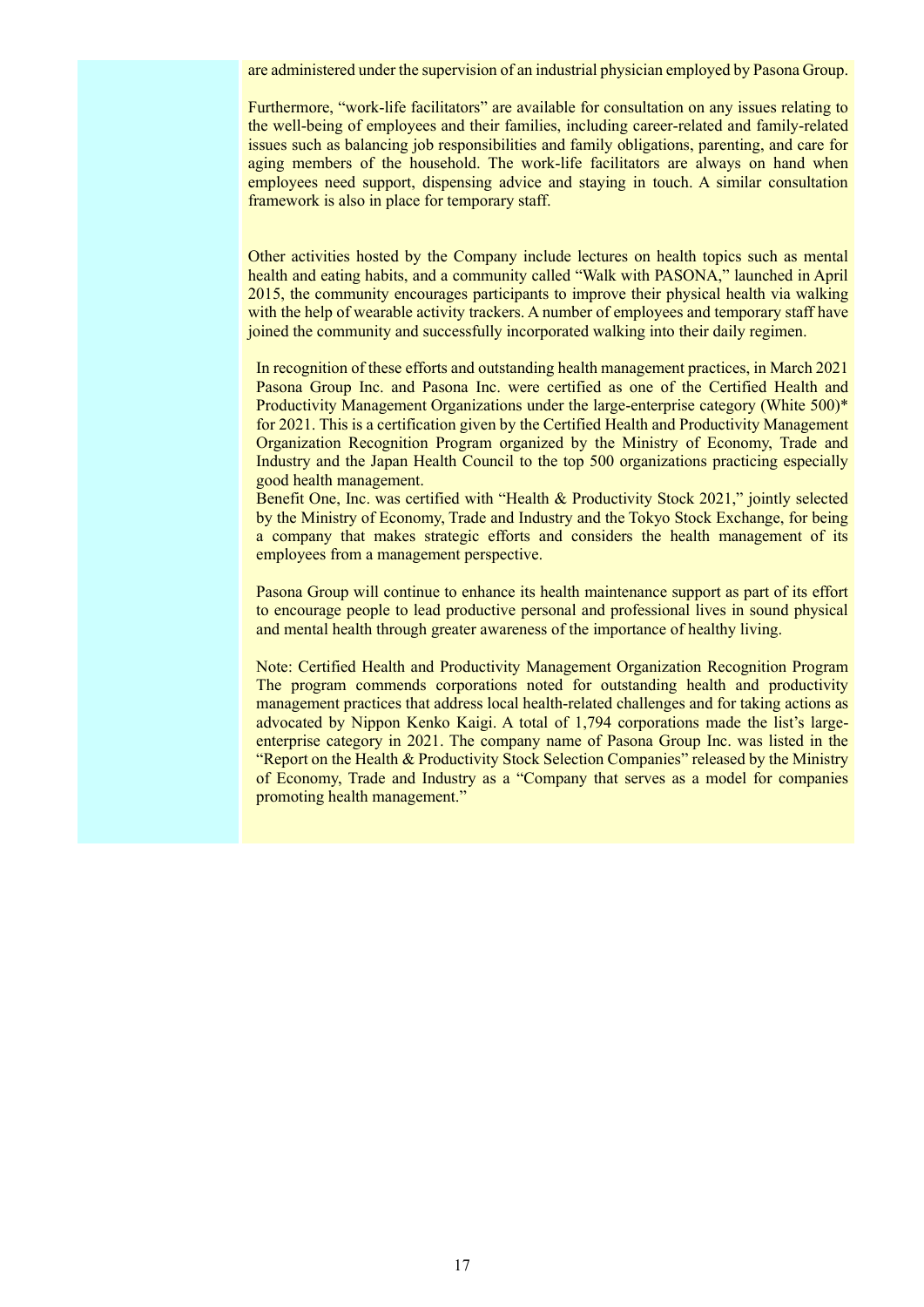# Ⅳ **Matters Concerning Internal Control System**

# **1. Basic Stance and Development/Operation Status of Internal Control**

- 1. Structure and system to ensure that the directors and employees of the Company and its subsidiaries execute their duties in conformity with legal requirements and their respective articles of incorporation
- (1) The Company established a corporate code of conduct. Designed to fully familiarize the officers and employees of the Company and its subsidiaries with the corporate philosophy that underpins all activities, the corporate code of conduct helps imbue stronger compliance mindset in the officers and employees.
- (2) The directors of the Company and its subsidiaries are monitored by the boards of directors, the Management Meeting, and other organs of respective entities to ensure their compliance with laws, regulations, and their articles of incorporation and to confirm that their actions are in line with the corporate philosophy.
- (3) The Compliance Committee was established as an organ to set forth the basic standards of conduct to be observed by officers and employees of the Company and its subsidiaries in carrying out their day-to-day business. It also implements and supervises activities aimed at promoting compliance within the Company and at its subsidiaries. The activities of the Compliance Committee are reported to the board of directors on a periodic basis.
- (4) In an attempt to detect at the early stage of illegal acts, and to prevent such acts committed on organizational and individual levels, the Company has established an internal reporting system covering the entire Pasona Group companies. Internal reporting contact points have been set up both within and outside the Company for officers and employees to file a report.
- (5) The CIU Department and the Group Internal Audit Department conduct internal audits of the Pasona Group companies. It reviews the validity, appropriateness, and legality of business execution and improves the Company's internal controls.
- (6) Based on the corporate code of conduct, the Company takes a resolute attitude in opposition to criminal and antisocial forces and refuses and severs any relationship with such parties. A department has been designated to handle illicit demands, and rules and regulations governing reporting and response procedures are in place to increase the Company's readiness to fight back in cooperation with the relevant authorities, including law enforcement, as appropriate.
- (7) Legal appropriateness is maintained by electing outside directors who do not have any conflict of interest with the Company and by strengthening mutual monitoring and mutual oversight among the directors.
- (8) Audits are performed by the full-time Supervisory Committee members and the outside directors who are Supervisory Committee members and who, by definition, have no conflict of interest with the Company.
- 2. Structure and system to maintain and manage information relating to the directors' execution of their duties Pasona Group takes full steps to ensure that the preparation, maintenance, and disposal of important documents that relate to decisions made by the directors and reports submitted to the directors are carried out in accordance with the established document management regulations.
- 3. Rules, structure, and system to manage risks of loss within the Company and at its subsidiaries
- (1) Risks are managed in accordance with the group's risk management rules. For the full enforcement of the rules, a crisis management manual has been prepared and distributed to all officers.
- (2) The Pasona Group CEO & president maintains ultimate responsibility for risk management functions. In day-to-day terms, however, the responsibility for risk management is centralized within the Risk Management Committees established within the Company and at its major subsidiaries, and the executive officer in charge of the Corporate Governance Headquarters is charged with risk oversight.
- (3) The Risk Management Committees boosts readiness to respond to incidents by identifying and classifying anticipated risks based on the crisis management manual, such that necessary information is distributed throughout the group promptly in the event of a crisis.
- (4) The CIU Department and the Group Internal Audit Department of the Company perform audits on the daily risk control administered by the divisions of the Company and by its subsidiaries.
- 4. Structure and system to ensure the efficiency of execution of the directors' duties at the Company and its subsidiaries
- (1) The segregation of responsibilities and authority among directors, as outlined in each company's organizational rules and regulations, is designed to ensure well-defined accountability and maximum operational efficiency.
- (2) In addition to the regular board of directors meeting, which is scheduled every month, extraordinary sessions may be scheduled as needed. The Management Meeting, which is attended by the directors who are not members of the Supervisory Committee, the full-time Supervisory Committee members, and titled executive officers, serves as a forum for deliberating management issues related to business execution.
- (3) Subsidiaries may decide on the frequency of regular board of directors meetings to suit their size, and the frequency is stipulated in their respective rules on the board of directors. The frequency suggested by the Company is once every month or at least once every quarter, and the Corporate Planning Division periodically checks the actual frequency. In addition to the regular meetings, subsidiaries may schedule extraordinary board of directors meetings as appropriate.
- (4) The boards of directors of the Company and its subsidiaries decide on management policies, matters as required by law, and other important management matters, and provide supervision over business execution.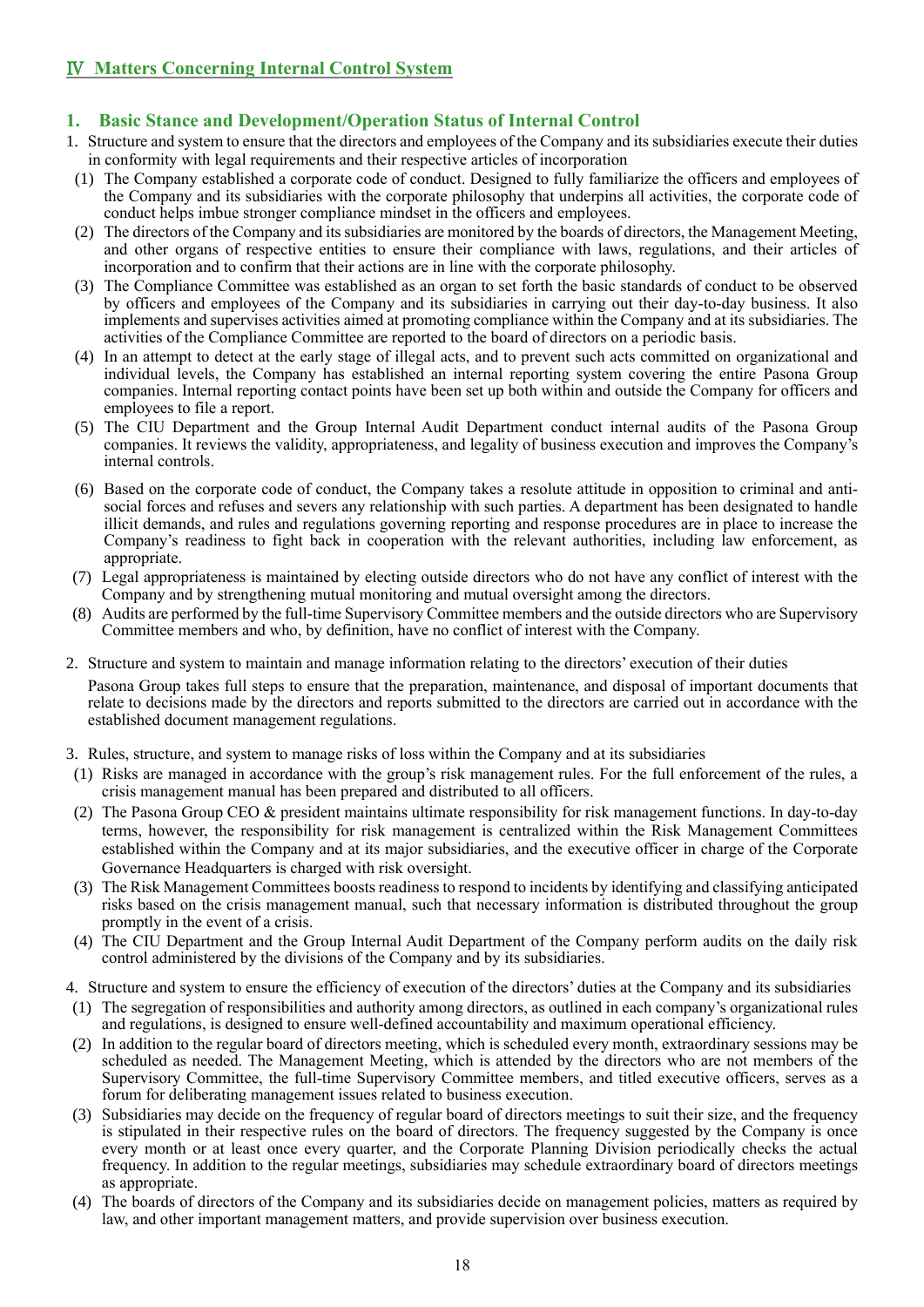5. Structure and system to ensure appropriate conduct by the corporate group comprising the Company and its subsidiaries

In addition to the matters stated in 1. through 4. above:

- (1) Pasona Group sends its officers to serve as directors or auditors of its subsidiaries. Their attendance at the boards of directors meetings of subsidiaries and the performance of audits on all subsidiaries allow the Company to keep abreast of the status of subsidiaries and to provide supervision over management at such subsidiaries.
- (2) The Company and its subsidiaries have concluded a group management agreement, which stipulates that subsidiaries report all important matters relating to the execution of directors' duties to the Company.
- (3) The Company's CIU Department and the Group Internal Audit Department conduct internal audits of the Company and its subsidiaries, reports its findings during internal audit meetings attended by the full-time directors, the Supervisory Committee members, and by titled executive officers, and performs necessary management as circumstances may require.
- (4) In order to ensure the appropriateness of financial reporting, the Company's Internal Control Systems Committee formulates an internal control system evaluation plan in accordance with Internal Control Systems Committee rules, monitors internal control system evaluations conducted by the Group Internal Audit Department, and prepares internal control system reports, which are submitted to the board of directors.

#### 6. Matters concerning directors and employees who are assigned to assist in the duties of the Supervisory Committee

The Company has created a Supervisory Committee Office, which is staffed by personnel dedicated to offering assistance in the duties of the Supervisory Committee.

- 7. Matters concerning the independence from other directors of the directors and employees who assist in the duties of the Supervisory Committee (excluding directors who are Supervisory Committee members) and matters relating to ensuring the effectiveness of the Supervisory Committee's instructions directed to such directors and employees
	- (1) The employees who assist in the duties of the Supervisory Committee do not concurrently hold positions that pertain to the business execution of the Company, and they perform their duties under the command of the Supervisory Committee.
- (2) For personnel changes and transfers, personnel evaluations, and disciplinary actions pertaining to such assistants, the prior approval of the Supervisory Committee is obtained.
- 8. Structure and system for whistleblowing by directors and employees of the Company and its subsidiaries to the Company's Supervisory Committee and the system to ensure that the directors and employees who filed reports to the Supervisory Committee of the Company or to auditors of the subsidiaries suffer no adverse consequences in retaliation for filing a report
	- (1) All matters that could significantly damage the Company's credibility, matters that could have significant, adverse impact on the Company's business results, and illegal or fraudulent acts by officers or employees, including all suspected cases thereof, must be reported promptly to the Supervisory Committee or the auditor of the company of his or her affiliation as soon as detected, and this rule is enforced to the fullest extent. The auditor at a subsidiary that received a report from a whistleblower must immediately forward the report to the Supervisory Committee of the Company. If a report is filed through an internal reporting system in place at the Company or its subsidiaries, it must be forwarded immediately to the Supervisory Committee of the Company.
	- (2) The Company and its subsidiaries must put in place and fully enforce compliance hotline regulations prohibiting any action against whistleblowers in retaliation for filing a report.
- 9. Policy on the processing of expenses arising from the execution of duties by the Supervisory Committee members and the systems and structure for ensuring that the Supervisory Committee's audit is effectively conducted
	- (1) Advances for anticipated expenses or for the reimbursement of expenses as incurred in connection with the execution of duties by the Supervisory Committee members and any other expenses or monetary obligations arising out of the execution of such duties are processed properly based on written requests from the Supervisory Committee members.
	- (2) The Supervisory Committee works closely with the president and representative director, accounting auditors, the CIU Department and the Group Internal Audit Department, the Supervisory Committee Office, and subsidiaries' auditors, and holds meetings from time to time to exchange information.

#### **2. Basic Stance and Development/Operation Status of Systems Aimed at Eliminating Anti-social Forces**

A structure to eliminate anti-social forces was set up, as below.

- 1. Pursuant to its corporate code of conduct, Pasona Group takes a resolute attitude in opposition to criminal and antisocial forces and refuses and severs any relationship with such parties.
- 2. A department has been designated to handle illicit demands, etc., and rules and regulations governing reporting and response procedures are in place to increase the Company's readiness to fight back in cooperation with the relevant authorities, including law enforcement, as appropriate.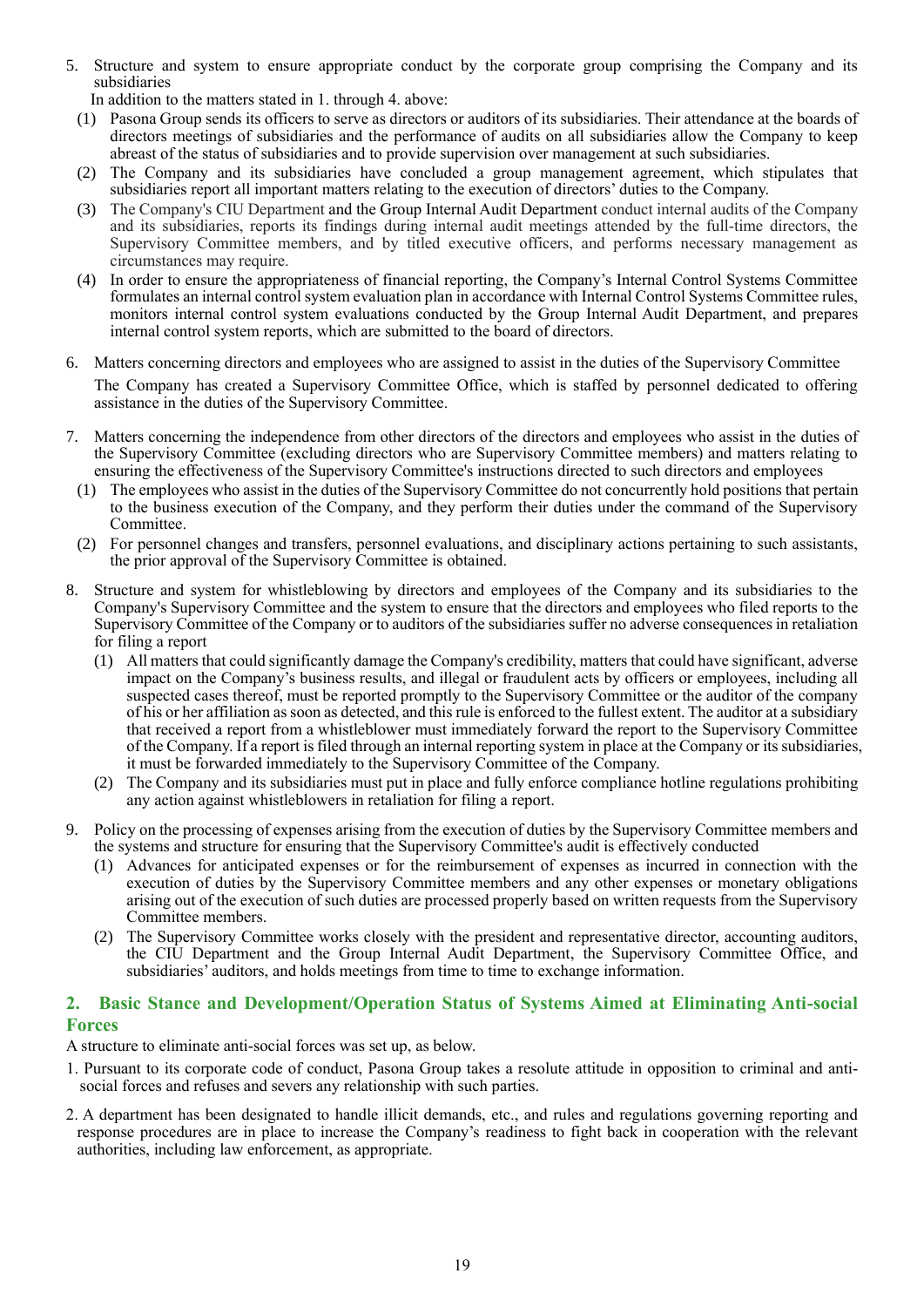# Ⅴ **Others**

| 1. Measures to Prevent Hostile Takeovers |      |  |  |  |  |  |  |
|------------------------------------------|------|--|--|--|--|--|--|
| Measures to prevent hostile takeovers    | None |  |  |  |  |  |  |
| <b>Supplementary Explanation</b>         |      |  |  |  |  |  |  |

Pasona Group recognizes this as a significant management issue and is carefully considering the requirements.

## **2. Other Matters Concerning Corporate Governance Structure**

#### 1. Internal structure and systems relating to timely disclosure

Pasona Group is responsible for an overall management strategy that encompasses all Pasona Group companies, the optimal allocation of resources among them, and boosting corporate governance and managerial transparency for the corporate group, while allowing business subsidiaries to stay focused on their specific business domains where they seek growth opportunities with agility and based on their own strategies.

Important information collected by the Company is authorized for disclosure by the representative director and the executive officer in charge of the Investor Relations Department, who has been designated as the Company's information manager under the rules of the Tokyo Stock Exchange. Furthermore, all appropriate steps are taken to ensure that the directors of the Company and the Pasona Group companies, as well as their employees, are educated on the importance of timely disclosure.

#### (1) Information collection and management

All financial information relating to all affiliated companies is compiled by the Finance and Accounting Division. Business and operating information on affiliated companies in Japan is compiled by the Corporate Planning Division, while business and operating information on affiliated companies outside Japan is compiled by the International Business Division. All material information is forwarded by these divisions to the information officer for his or her review. The centralized handling structure ensures that all material information relating to Pasona Group and the Pasona Group companies is collected and maintained without delay or omission.

#### (2) Clarifying timely disclosure criteria and standards

Pasona Group has put in place a set of information disclosure rules and has clarified disclosure criteria and standards so as to enable each department within the corporate group to quickly determine the importance of information as well as the necessity for disclosure. In principle, information disclosure is undertaken in accordance with the security listing regulations issued by the Tokyo Stock Exchange. Information outside the scope of disclosure information stipulated under the aforementioned exchange regulations is disclosed promptly, if the representative director, the information manager, the executive officer in charge of the Investor Relations Department, the executive officer in charge of the Public Relations Department, and the Corporate Information Officer conclude upon mutual consultation that such disclosure is appropriate.

#### (3) Establishment of a department dedicated to disclosure duties

Pasona Group has established the Investor Relations Department with eight dedicated personnel to assume responsibility for matters relating to information disclosure. Subject to a resolution of the board of directors, information earmarked for timely disclosure is posted by the Investor Relations Department on TDnet of the Tokyo Stock Exchange in accordance with the exchange's security listing regulations. Information registered with TDnet is also promptly posted on the Company's website.

#### 2.Prevention of insider trading

Pasona Group has established stringent internal rules to control the purchase and sale of the Company's shares by insiders, including employees who have or can have access to material facts of the Company during the course of their business activities, officers holding posts of general manager or above, and directors, among others. Measures are in place to prevent insider trading, including training and seminars, and other initiatives to fully familiarize them with the danger and consequences of insider trading.

#### 3.Internal monitoring structure for timely disclosure

The CIU Department, which reports directly to the representative director of the Company, conducts periodic internal audits of the Company's information disclosure structure in order to confirm that appropriate monitoring is undertaken, so as to ensure open and fair timely disclosure.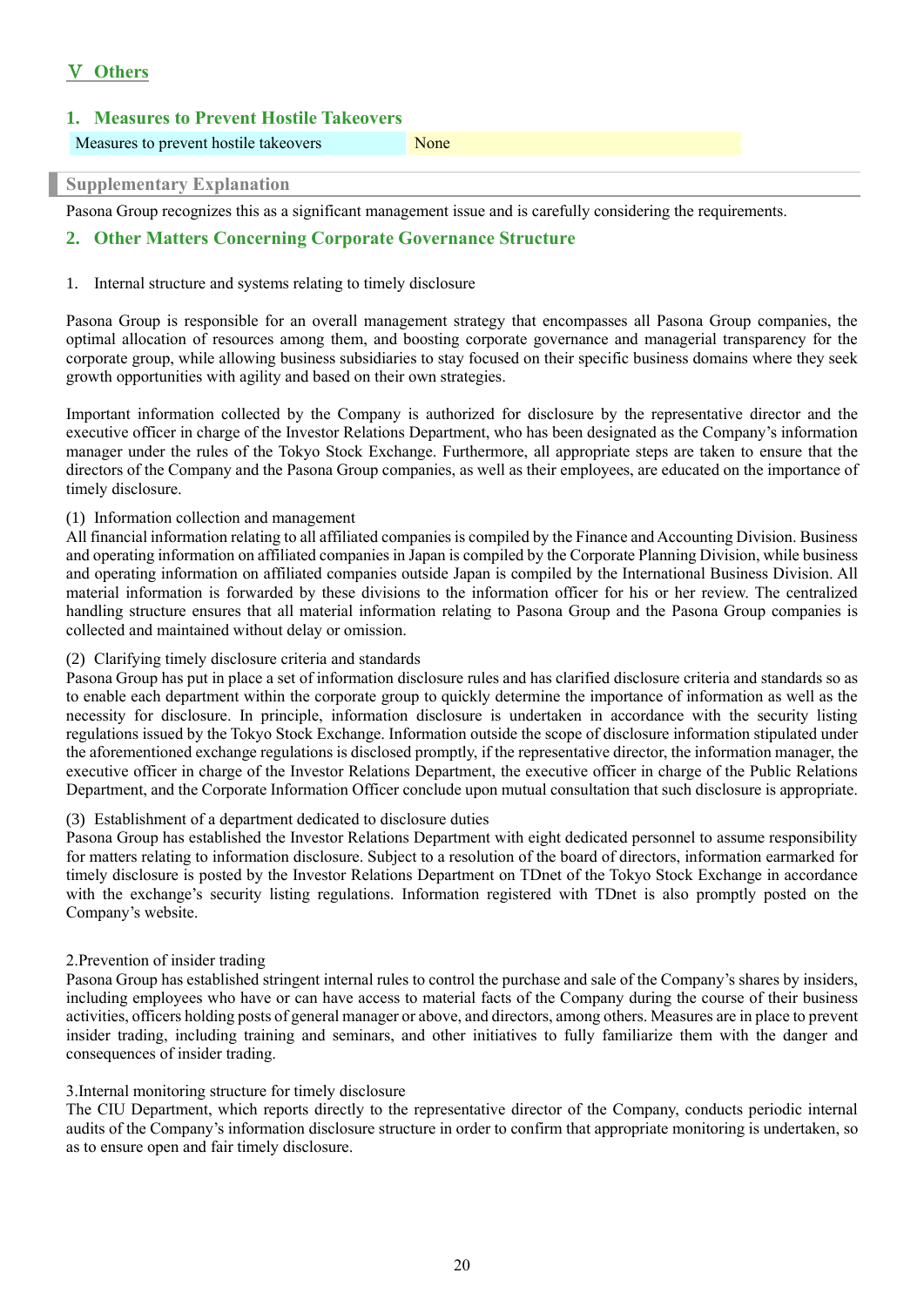

## **Pasona Group's Corporate Governance and Internal Management Structure**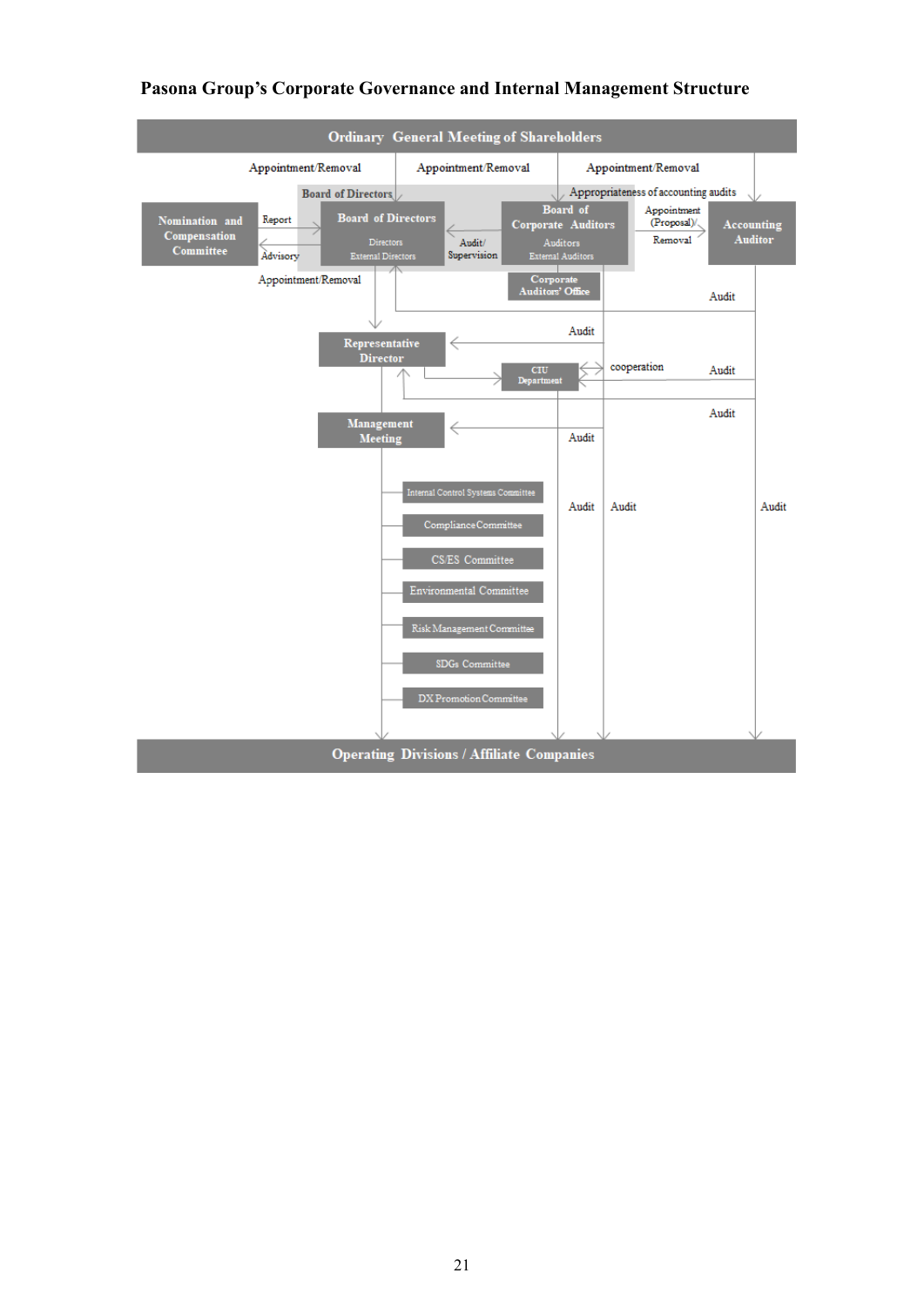